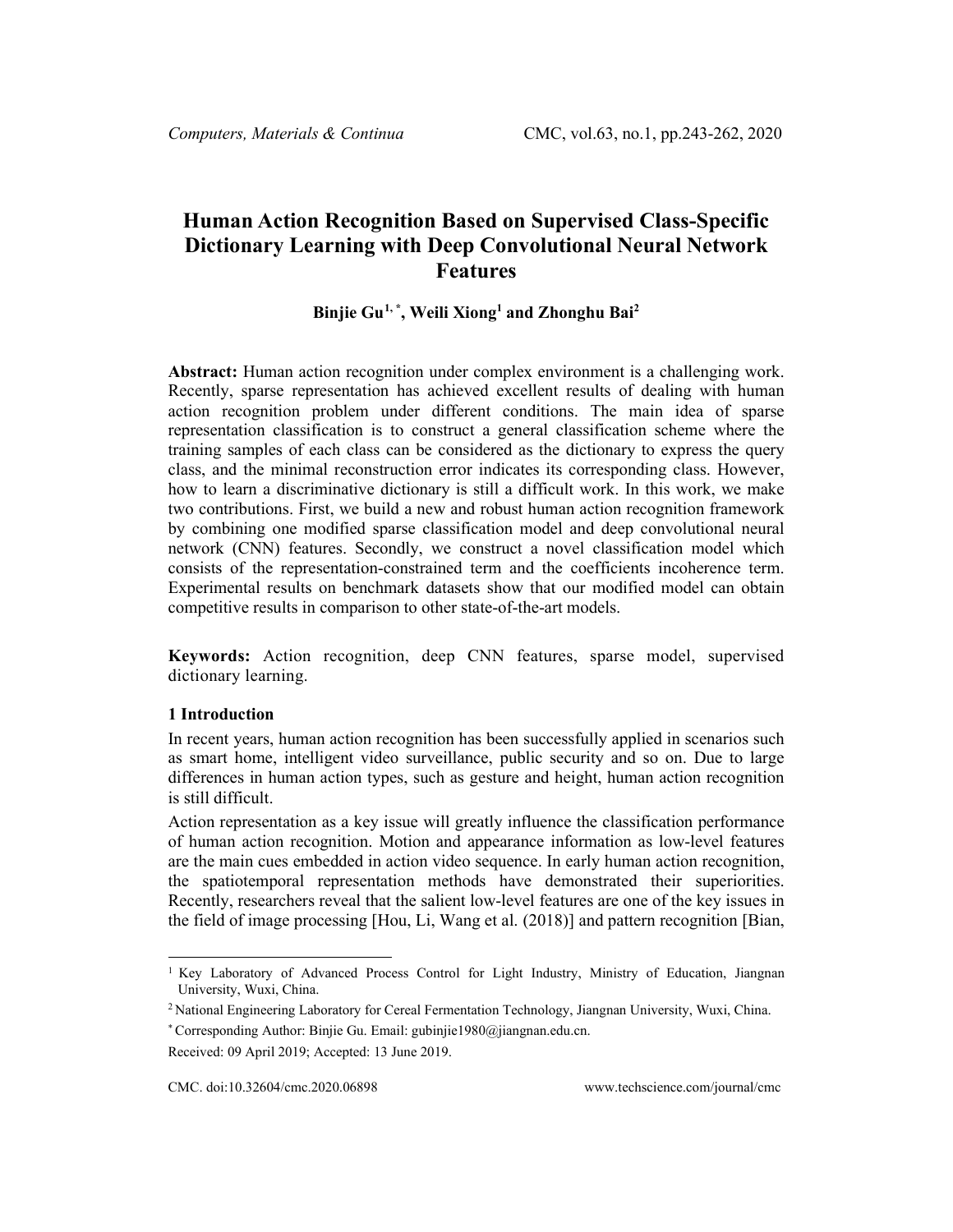Tao and Rui (2012); Lu, Fang, Shao et al. (2012); Fahad, Joost, Rao et al. (2018)]. For example, the weber's law states that the change in a stimulus that will be just discriminable is a constant ratio of the original stimulus. Hence, the weber local descriptor (WLD) can be utilized to represent the characteristics of the local area [Chen, Shan, He et al. (2010); Wang, Li, Yang et al. (2011); Wang, Yuan, Hu et al. (2012); Li, Gong and Yuan (2013)]. To date, WLD has been successfully used in object recognition domain [Kong and Wang (2012); Zhou, Shen, Peng et al. (2012)].

Suitable feature representation is always useful in intelligent video surveillance domains. Ali et al. [Ali and Shah (2010)] explored the utility of kinematic features derived from motion information for human action recognition in videos. Junejo et al. [Junejo, Dexter, Laptev et al. (2010)] explored the temporal self-similarities of action sequences over time to address human action recognition under different view changes. Fanello et al. [Fanello, Gori, Metta et al. (2013)] designed an effective real-time system for one-shot action modeling and recognition, they obtained very good results on benchmark datasets and human-robot interaction setting. Zhang et al. [Zhang, Xu, Shi et al. (2015)] proposed a robust spatiotemporal saliency algorithm for action recognition. Caetano et al. [Caetano, Santos and Schwartz (2016)] proposed a new spatiotemporal feature descriptor based on co-occurrence matrices, and this feature extraction method proved to be discriminative in some action recognition datasets. Cherian et al. [Cherian, Fernando, Harandi et al. (2017)] developed generalized rank pooling to summarize the action dynamics in video sequences. The extensive experiments on action recognition datasets demonstrated the advantages of the proposed schemes.

Local representation methods, holistic representation methods, and machine learning methods are the most commonly used human action recognition approaches. Local representation methods are mainly based on the spatiotemporal interest points (STIP) [Laptev (2005); Sapuppo, Umana, Frasca et al. (2006); Oikonomopoulos, Patras and Pantic (2006); Shao, Zhen, Liu et al. (2011); Hara, Kataoka and Satoh (2017)]. Among these approaches, the model of bag of words (BOW) and its variants proved to be very successful. This is because that the BOW model is insensitive to partial occlusion and abandons some preprocessing steps. However, BOW representation suffers two defects in describing a behavior. First, in this model, one word denotes one interest point, which will lead to a big reconstruction error. In addition, the closest word type completely determines the location of corresponding interest point, which will lead to the situation that different points of interest may belong to the same type. Holistic representation methods consider the raw video sequences as a volume in space/time and extract spatiotemporal features from this volume directly rather than detecting spatiotemporal interest points using STIP detectors. However, holistic representation methods depend on accurate location, background extraction and tracking. Furthermore, preprocessing steps such as accurate localization and tracking are often necessary [Minhas, Mohanmmed and Wu (2012); Zhen, Shao, Tao et al. (2013)]. Machine learning methods are widely used in computer vision due to their powerful abilities to handle large-scale training data. For many computer vision recognition tasks, deep learning methods have shown their superiorities. However, traditional convolutional neural network (CNN) is not always suitable due to its poor generalization ability. In order to obtain better features, Wen et al. [Wen, Zhang, Li et al. (2016)] proposed a new learning regulation, named center loss.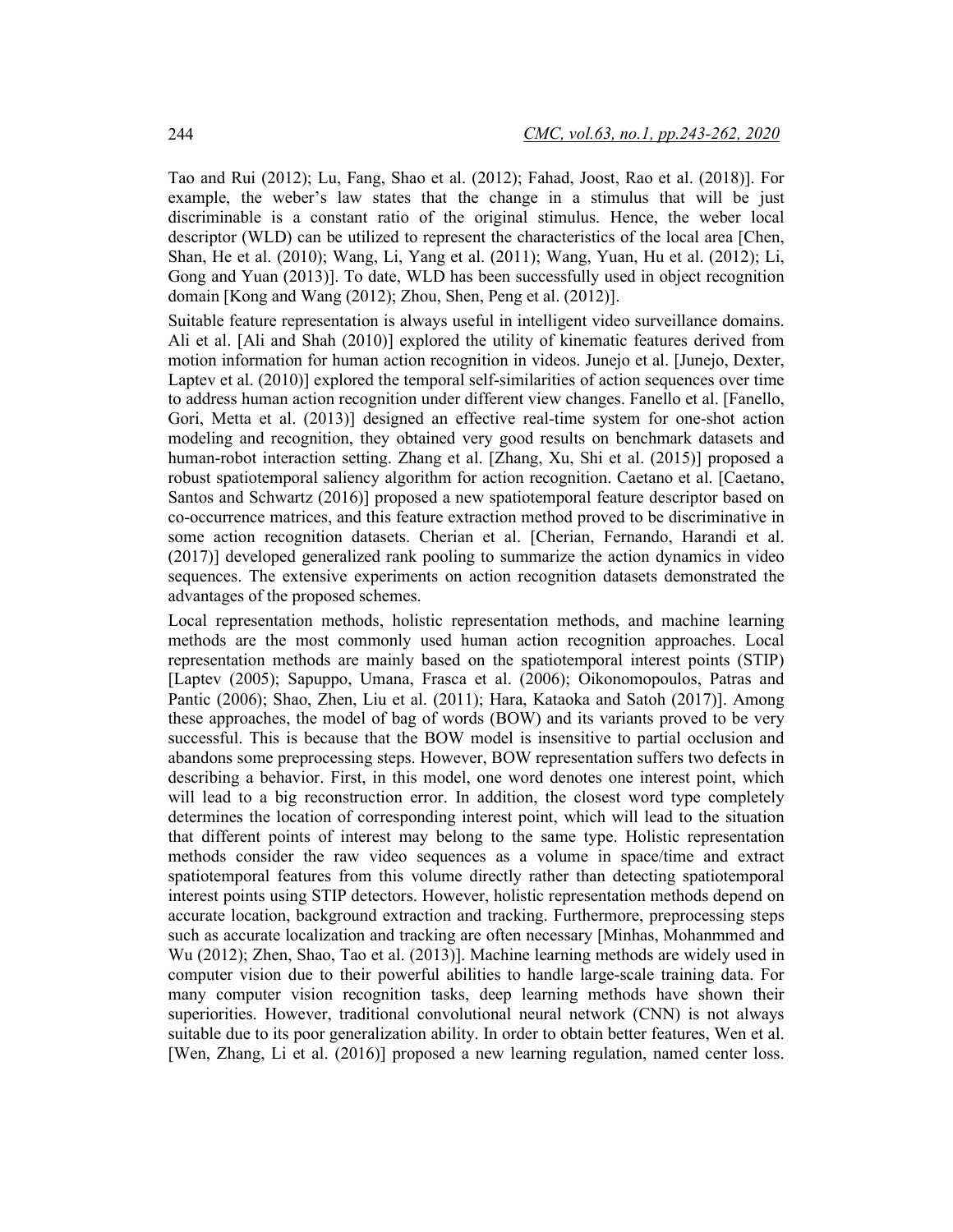The main idea of center loss is that the feature of each sample in a batch is the square sum of the distance from the center of feature, the smaller the better. It is encouraging to see that their CNNs have achieved rather competitive results. Therefore, in our work, we adapt this kind of network model to obtain robust action feature.

In this paper, a novel sparse classification model for conducting action analysis is proposed. The framework of our model is plotted in Fig. 1. First, we extract the deep CNN features from the input samples. Then, the reduced low-level descriptors are transformed into mid-level features by sparse coding. To obtain a highly discriminative representation of the extracted features, we explored an improved class-specific dictionary learning approach over the whole sparse code set. Finally, a sparse representation classifier is well designed for classification.

The main contributions of this paper are summarized as follows: (1) We propose a new and robust human action recognition algorithm by integrating sparse representation-based classification model with deep CNN features. The features obtained by the deep convolutional network proved to be very robust; (2) A novel sparse model is proposed to achieve more effective recognition. In our designed model, to strengthen the learning ability of the dictionary, two terms are combined to keep discriminative ability, named as the representation-constrained term and the coefficients incoherence term.

The rest of our work is organized as follows. Section 2 briefly presents related work. Section 3 introduces our proposed sparse representation model. Section 4 demonstrates the robustness of our model. Section 5 gives the conclusion.



**Figure 1:** The framework of the proposed model

# **2 Related work**

Learning dictionaries for sparse coding is a key factor to achieve a high recognition rate. The existing dictionary learning works can be classified into shared dictionary, classspecific dictionary, and hybrid dictionary learning.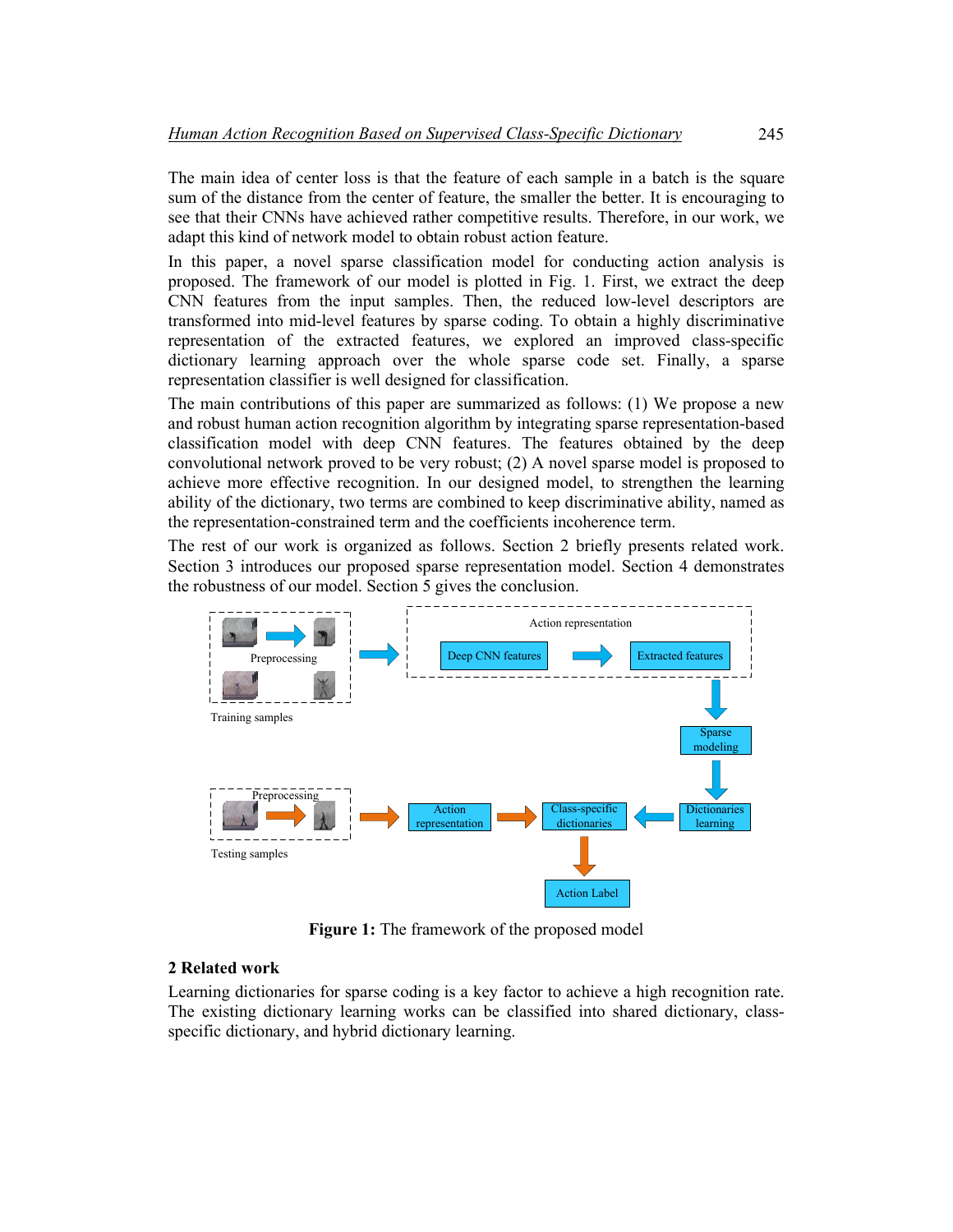# *2.1 Shared dictionary learning*

The shared dictionary learning algorithm aims to learn a shared dictionary. Marial et al. [Mairal, Bach, Ponce et al. (2008)] presented a robust and discriminative dictionary learning algorithm. Inspired by K-SVD, a more discriminative K-SVD was proposed to learn a joint dictionary [Zhang and Li (2010)]. Then, Mairal et al. [Mairal, Bach and Ponce (2012)] designed a task-driven learning scheme to minimize corresponding loss functions. Based on the discriminative K-SVD, Jiang et al. [Jiang, Lin and Davis (2013)] introduced a label consistent term to enhance the discriminative power of dictionary. In general, in these schemes, a shared and discriminative dictionary can be learned simultaneously. However, shared dictionary learning algorithm does not consider the effect of a class label on a dictionary atom.

### *2.2 Class-specific dictionary learning*

The class-specific dictionary learning scheme mainly considers the class labels information and reflects the relationship between the dictionary atoms and the class labels [Ramirez, Sprechmann and Sapiro (2010); Yang, Zhang, Feng et al. (2011); Castrodad and Sapiro (2012)]. Wang et al. [Wang, Yuan, Hu et al. (2012)] proposed a modified sparse model by minimizing two constrained terms. To ensure that the dictionaries from different kinds are independent, Ramirez et al. [Ramirez, Sprechmann and Sapiro (2010)] constructed a constraint term to improve learning power. In general, in these schemes, a class-specific dictionary can be learned by adding appropriate penalty and constraint term [Mairal, Bach, Ponce et al. (2008); Yang, Zhang, Feng et al. (2011); Castrodad and Sapiro (2012)]. Therefore, this kind of method owns a broad application prospect.

### *2.3 Hybrid dictionary learning*

The hybrid dictionary model mainly considers the relationship among different dictionary atoms. Kong et al. [Kong and Wang (2012)] introduced a coherence penalty term in their proposed model to obtain good classification ability. Shen et al. [Shen, Wang, Sun et al. (2013)] proposed to build hierarchical category structure to obtain better performance. Yang et al. [Yang, Zhang, Feng et al. (2014)] used a fisher penalty term to improve the discriminant model.

Although the above-mentioned methods could improve dictionary learning efficiency, learning a discriminative and representative dictionary for classification is still a challenging task.

## **3 Proposed novel sparse representation model**

# *3.1 Modelling*

In class-specific dictionary learning, the atoms of class labels in the learned dictionary  $D$ are represented as  $[D_1, \dots, D_K]$ , where  $D_i$ ,  $i = 1, \dots, K$  represents the sub-dictionary in class i. Once the representation vector  $\hat{\alpha} = [\hat{\alpha}_1, \dots, \hat{\alpha}_K]$  is calculated, the corresponding representation residual  $||y - D_i \hat{\alpha}_i||_2$  could be used for classification, where y denotes a query sample,  $\hat{\alpha}_i$ ,  $i = 1, \dots, K$  is the sub-vector associated with class i. Let  $a_{i,j}$ ,  $i =$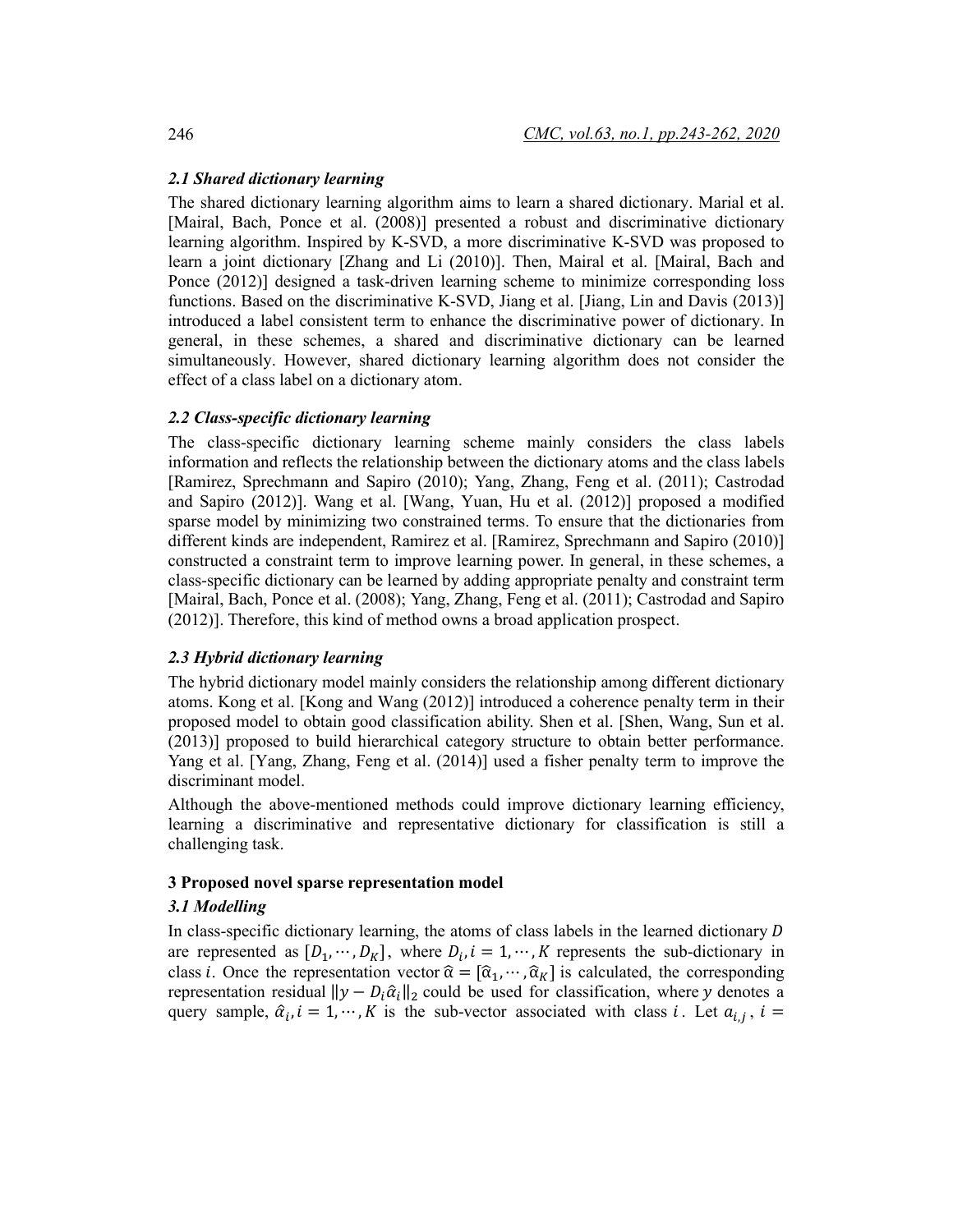$1, \dots, K, j = 1, \dots, n_i$  denotes a training sample that is introduced by deep features in class *i*, we can form the training sample set  $A_i = [a_{i,1}, \dots, a_{i,n_i}], i = 1, \dots, K$ .

Then, we can learn the dictionary  $D$  from the following extended sparse model:

$$
\langle D, Z \rangle = \operatorname{argmin}_{D, Z} \sum_{i=1}^{K} \left\{ ||A_i - DZ_i||_F^2 + \lambda_1 ||Z_i||_1 + \lambda_2 ||A_i - D_i Z_i^i||_F^2 + \ksum_{j \neq i} ||\tilde{Z}_j^T Z_i||_F^2 \right\}
$$
  
s.t.  $||d_n||_2 = 1, \forall n$  (1)

where, Z is the sparse code,  $Z_i$  is the sub-matrix with respect to  $A_i$  over D,  $\lambda_1$ ,  $\lambda_2$  and k are weight factors.

Once Eq. (1) is solved, we can obtain  $Z_i = [Z_i^1; \dots; Z_i^j; \dots; Z_i^K]$ , where  $Z_i^j$  indicates the coefficients of  $A_i$  on  $D_j$ ;  $\bar{Z}_j = [\bar{z}_{j,1}, \dots, \bar{z}_{j,n_j}]$  where  $\bar{z}_{j,i} = z_{j,i}/||z_{j,i}||$  is normalized coefficients and there are  $n_i$  samples in  $A_i$ .

Different from the traditional sparse representation-based classification (SRC) model [Wright, Yang, Ganesh et al. (2009)], we introduce the representation-constrained term  $\lambda_2 ||A_i - D_i Z_i^i||_F^2$  and the coefficients incoherence term  $k \sum_{j \neq i} ||Z_j^T Z_i||_F^2$  in Eq. (1).

#### *3.1.1 The representation-constraint term*

For  $A_i$  from class i, we have  $A_i \approx DZ_i$ . Since  $A_i$  and class i are closely related, it is naturally possible that  $A_i$  can be represented by only using  $D_i$ . This indicates that there should be appropriate representation  $Z_i^i$  in  $Z_i$  so that  $||A_i - D_i Z_i^i||_F^2$  is small enough.

#### *3.1.2 The coefficients incoherent term*

Wright et al. [Wright, Yang, Ganesh et al. (2009)] found that the largest coefficients in the SRC model are associated with the training samples, which have the same class labels as the test samples. This means that we can reconstruct the test samples by a linear weighted combination of its own training samples with their corresponding largest coefficients. Similarly, the largest coefficients of  $A_i$  are expected to be related to the subdictionary  $D_i$ . Therefore, in Eq. (1), minimizing the coefficients incoherence term  $k \sum_{j \neq i} \left\| \tilde{Z}_j^T Z_i \right\|_F^2$  can ensure that different dictionaries are independent of each other. This also means that the training samples of the same class will have similar coefficients vector over the learned dictionary  $D$ .

Overall, minimizing the representation-constrained term  $||A_i - D_i Z_i^i||_F^2$  can ensure that the learned sub-dictionary has powerful reconstruction ability for the training samples, and minimizing the coefficients incoherence term  $k \sum_{j \neq i} \left\| \tilde{Z}_j^T Z_i \right\|_F^2$  can encourage that for  $A_i$  and  $A_j$ , the largest coefficients are associated with their corresponding different subdictionaries (i.e.,  $D_i$  and  $D_j$ , respectively), as shown in Fig. 2.

In Fig. 2, the training samples marked with black and purple colors are coming from different class  $i$  and class  $j$ ; the black and purple atoms in the learned dictionary  $D$  have different class label  $i$  and class label  $j$ ; the sparse coefficients of the training samples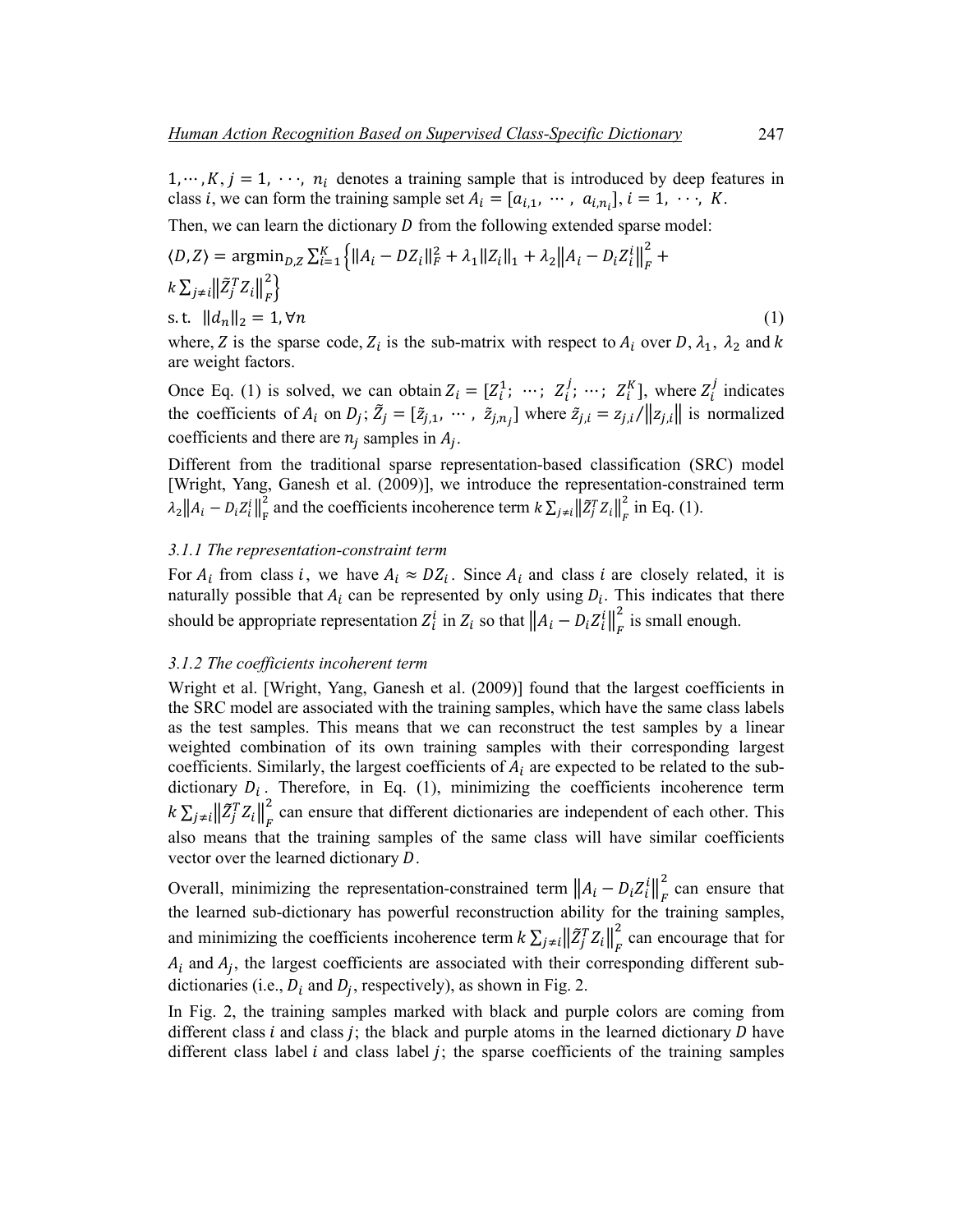marked with black and purple colors are plotted in the coefficients matrix with their corresponding largest values associated with the black and purple atoms in  $D$ .



**Figure 2:** Sparse representation illustration of the training samples over the learned dictionary D

Therefore, these corresponding largest coefficients  $D_i$  will not only ensure the minimum but also have rather small representation residual for  $A_i$ . Instead, without these largest coefficients, other sub-dictionaries will have big representation residuals of  $A_i$ . This also means that, over the learned dictionary  $D$ , the training samples which belong to the same class will have similar coefficients vector. Conversely, the training samples which belong to different classes will have completely different coefficients vector. Hence, the value of the object function in Eq. (1) will be minimized if the training samples can be sparsely represented by the dictionary atoms in their own sub-dictionaries. In summary, by combining the two introduced constraint terms, our modified model is expected to be more effective for classification.

### *3.2 Supervised class-specific dictionary learning*

The object function in Eq. (1) is not convex to  $(D, X)$ , but when the other one is fixed, it is convex for  $D$  and  $X$ . Therefore, by alternatively optimizing  $D$  and  $X$ , we can easily obtain the optimal solution of the objective function in Eq. (1).

# *3.2.1 Update of*

Once the dictionary  $D$  is fixed, Eq. (1) can be treated as a sparse representation problem. This means that  $Z = [Z_1, \dots, Z_K]$  can be easily computed and  $Z_i$ ,  $i = 1, \dots, K$  can be computed class by class. Note that all  $Z_j$ ,  $j \neq i$ , are fixed when computing  $Z_i$ .

Hence, the objective function in Eq. (1) can be changed into the following form:

$$
\min_{Z_i} \left\{ \|A_i - D Z_i\|_F^2 + \lambda_1 \|Z_i\|_1 + \lambda_2 \|A_i - D_i Z_i^i\|_F^2 + k \sum_{j \neq i} \left\| \tilde{Z}_j^T Z_i \right\|_F^2 \right\} \tag{2}
$$

Eq. (2) can be rewritten as:

$$
\min_{Z_i} {\{\varphi_i(Z_i) + \lambda_1 ||Z_i||_1\}}
$$
\nwhere  $\varphi_i(Z_i) = ||A_i - DZ_i||_F^2 + \lambda_2 ||A_i - D_iZ_i||_F^2 + k \sum_{j \neq i} ||\tilde{Z}_j^T Z_i||_F^2$ . (3)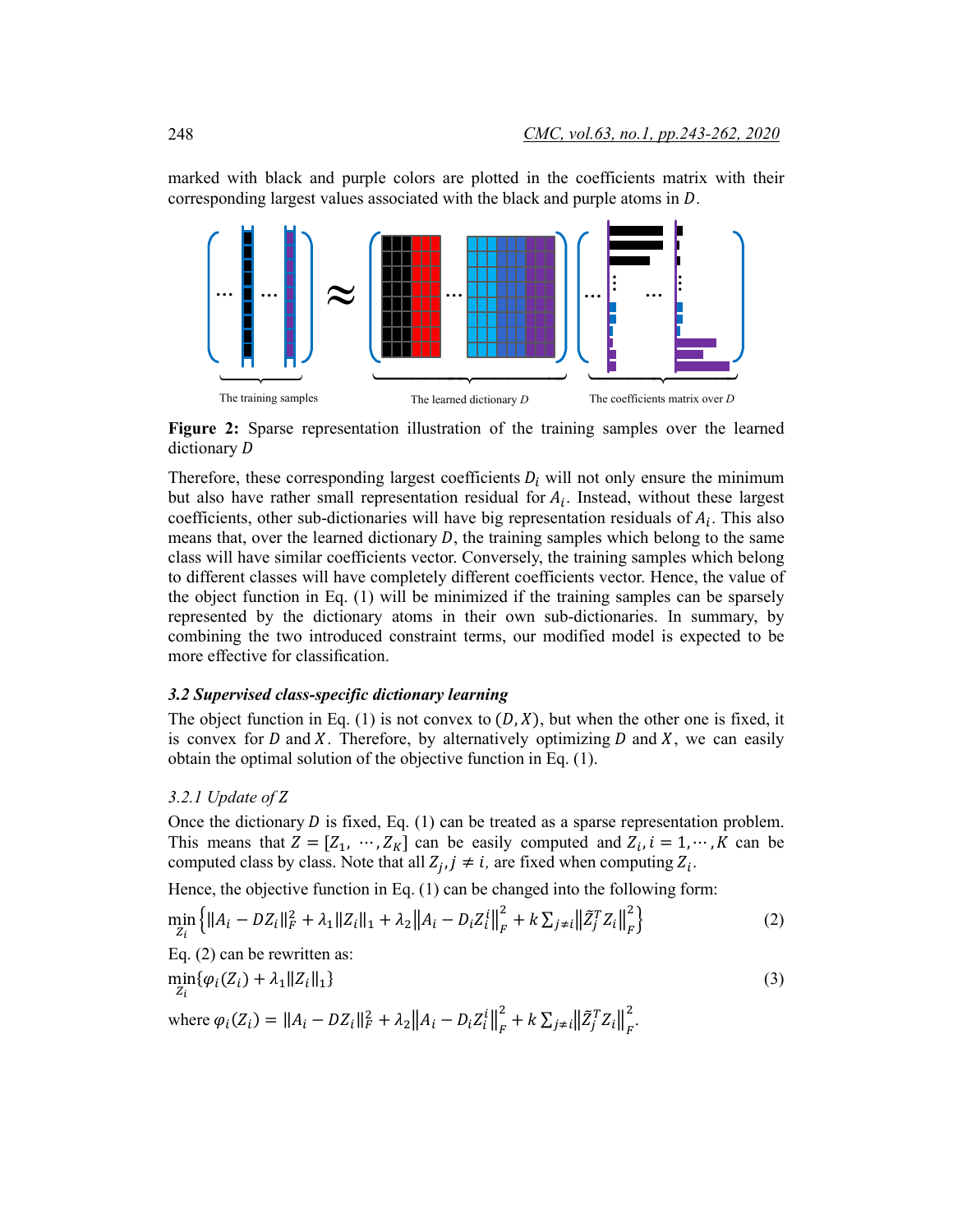It can be proved that  $\varphi_i(Z_i)$  is convex with Lipschitz continuous gradient. The detailed proof is omitted here. The fast iterative shrinkage-thresholding algorithm (FISTA) [Beck and Teboulle (2009)] is utilized to solve Eq. (3), as shown in Tab. 1.

**Table 1:** Learning sparse code  $Z_i$ 

| Algorithm of obtaining sparse codes $Z_i$ |  |
|-------------------------------------------|--|
|                                           |  |

**1. Input:** the training sample set  $A_i$  with label  $i$ ;  $D$  denotes dictionary; the parameters  $\rho$ ,  $\tau > 0$ . **2. Initialization:**  $\hat{Z}_i^{(1)} \leftarrow 0$  and  $t \leftarrow 1$ . **3. do**  $t \leftarrow t + 1$  $u^{(t-1)} \leftarrow 2_i^{(t-1)} - 1/2 \rho \nabla \varphi_i \left( 2_i^{(t-1)} \right)$ , where  $\nabla \varphi_i \left( 2_i^{(t-1)} \right)$  is the derivative of  $\varphi_i \left( 2_i^{(t-1)} \right)$  w.r.t.  $2_i^{(t-1)}$ .  $\hat{Z}_i^{(t)} \leftarrow$  soft $(u^{(t-1)}, \, ^t/_{\rho})$ , where soft $(u, \, ^t/_{\rho})$  is defined in [Wright, Nowak and Figueiredo (2009)]:  $\left[ soft(u, \frac{\tau}{\rho}) \right]_j = \left\{$ 0,  $|u_j| \leq \frac{\tau}{\rho}$  $u_j - \text{sign}(u_j)^\tau /_{\rho, \text{ } }$  otherwise **while** convergence or the predefined iterations are not reached **4. Output:**  $\hat{Z}_i = Z_i^{(t)}$ .

# *3.2.1 Update of*

Similarly, the dictionary  $D = [D_1, \cdots, D_K]$  is updated when Z is fixed.  $D_i = [d_1,$  $\cdots$ ,  $d_{p_i}$  is updated class by class. Note that when  $D_i$  is updating, all  $D_j$ ,  $j \neq i$  are fixed. Therefore, the objective function in Eq. (1) can be reduced as:

$$
\min_{D_i} \left\{ \left\| \bar{A} - D_i Z^i \right\|_F^2 + \lambda_2 \left\| A_i - D_i Z_i^i \right\|_F^2 \right\}, \text{s.t. } \|d_l\|_2 = 1, l = 1, \cdots, p_i \tag{4}
$$

where  $\bar{A} = A - \sum_{i=1, i \neq i}^{K} D_i Z^i$ ;  $Z^i$  represents the coefficient matrix of A on  $D_i$ .

Eq. (4) can be rewritten as:

$$
\min_{D_l} \left\| \bar{A}_i - D_i X_i \right\|_F^2, \text{ s.t. } \|d_l\|_2 = 1, l = 1, \cdots, p_i \tag{5}
$$

where  $\overline{A}_i = [\overline{A}A_i], X_i = [Z^t Z_i^t]$ . We can solve Eq. (4) by the dictionary learning algorithm proposed by Yang et al. [Yang, Zhang, Yang et al. (2010)], as described in Tab. 2.

**Table 2:** Learning dictionary  $D_i$ 

### **Algorithm of obtaining sparse codes**

- **1. Input:** the training subset  $\overline{A_i}$  with class *i*; the initial dictionary  $D_i$ ; the coefficients  $X_i$ .
- **2.** Let  $X_i = [x_1; \dots; x_{p_i}]$  and  $D_i = [d_1, \dots, d_{p_i}]$ , where  $x_j, j = 1, \dots, p_i$ , is the j<sup>th</sup> vector of  $x_i$  and  $d_j, j = 1, \dots, p_i$  $1, \dots, p_i$ , is the j<sup>th</sup> vector of  $D_i$ .

**3. For**  $j = 1$  to  $p_i$  **do** Fix  $d_i, l \neq j$  while update  $d_j$ . Let  $Y = \overline{A}_i - \sum_{l \neq j} d_l x_l$ . The minimization of Eq. (5) becomes:  $\min_{d_j} ||Y - \min_{d_j} d_l x_l$  $d_j x_j \big\|_F^2$  s.t.  $\big\| d_j \big\|_2 = 1;$ Using the method proposed by Yang et al. [Yang, Zhang, Yang et al. (2010)], we could obtain the solution  $d_j = Y x_j^T / \|Y x_j^T\|_2$ .

**4. Output:** updated  $D_i$ .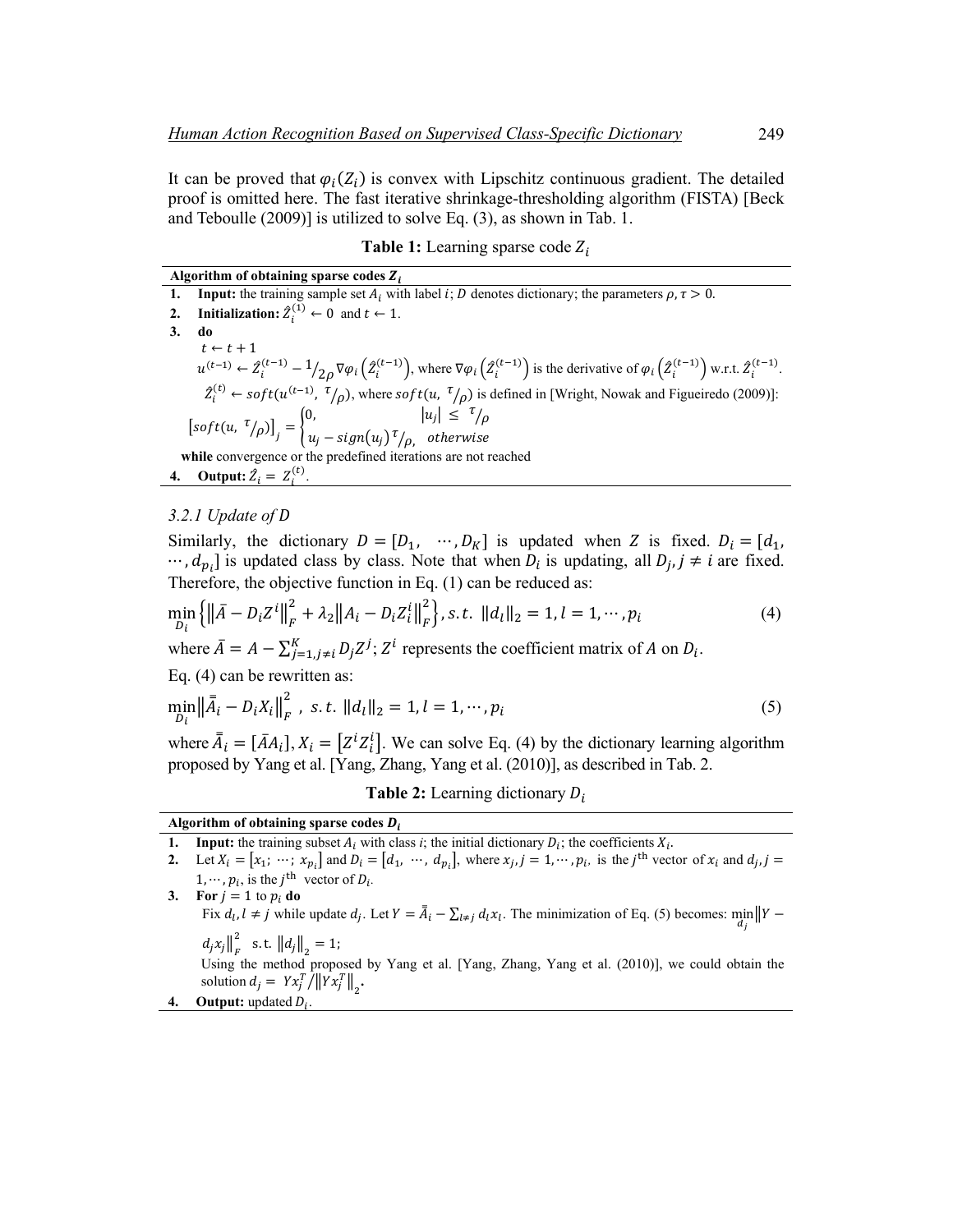*3.2.3 The whole dictionary learning algorithm*

The whole algorithm of dictionary learning can be found in Tab. 3.

**Table 3:** The whole algorithm of dictionary *D* learning

|    | The whole algorithm of obtaining dictionary D                                                                |
|----|--------------------------------------------------------------------------------------------------------------|
|    | Initialize D.                                                                                                |
|    | Initialize the $D_i$ with the eigenvectors of $A_i$ .                                                        |
| 2. | Update coefficients Z.                                                                                       |
|    | Fix <b>D</b> and compute $Z_i$ , $i = 1, \dots, K$ , solve Eq. (1) using the method described in Tab. 1.     |
|    | Update dictionary D.                                                                                         |
|    | Fix <b>Z</b> and update each $D_i$ , $i = 1, \dots, K$ , solve Eq. (4) using the method described in Tab. 2. |
| 4. | Go to step 2 until the value of the objective function is small enough.                                      |

**5. Output:** *Z* and *D.*

Fig. 3 illustrates the minimization process on the Weizmann dataset [Gorelick, Blank, Shechtman et al. (2007)]. Fig. 3(a) presents the convergence process of Eq. (1). Fig. 3(b) plots the curve of  $\sum_{i=1}^{K} \lambda_2 ||A_i - D_i Z_i||_F^2$ , showing that  $D_i$  represents  $A_i$  well. Because  $Z_i$ represents the sparse coefficients of  $A_i$  over dictionary D, so  $A_i \approx DZ_i$ .  $Z_i$  can be well represented by only  $A_i$  in class *i* because  $Z_i$  is related to class *i*, which is in natural expectation. Therefore, there should exist a  $Z_i^i$  which makes  $||A_i - D_i Z_i^i||_F^2$  small enough. This term is able to keep the reconstruction error of coefficients  $Z_i^l$  under control. In addition,  $\lambda_2$  is the scalar controlling the relative contribution of the corresponding term, so we can control the reconstruction error by adjusting  $\lambda_2$ . Fig. 3(c) plots the curve of  $\sum_{i=1}^K k \sum_{j\neq i} \left\| \tilde{Z}_j^T Z_i \right\|_F^2$  $\sum_{i=1}^{K} k \sum_{j \neq i} \left\| \tilde{Z}_{j}^{T} Z_{i} \right\|_{F}^{2}$ , showing that the coefficients of different training samples are related with the corresponding sub-dictionaries.

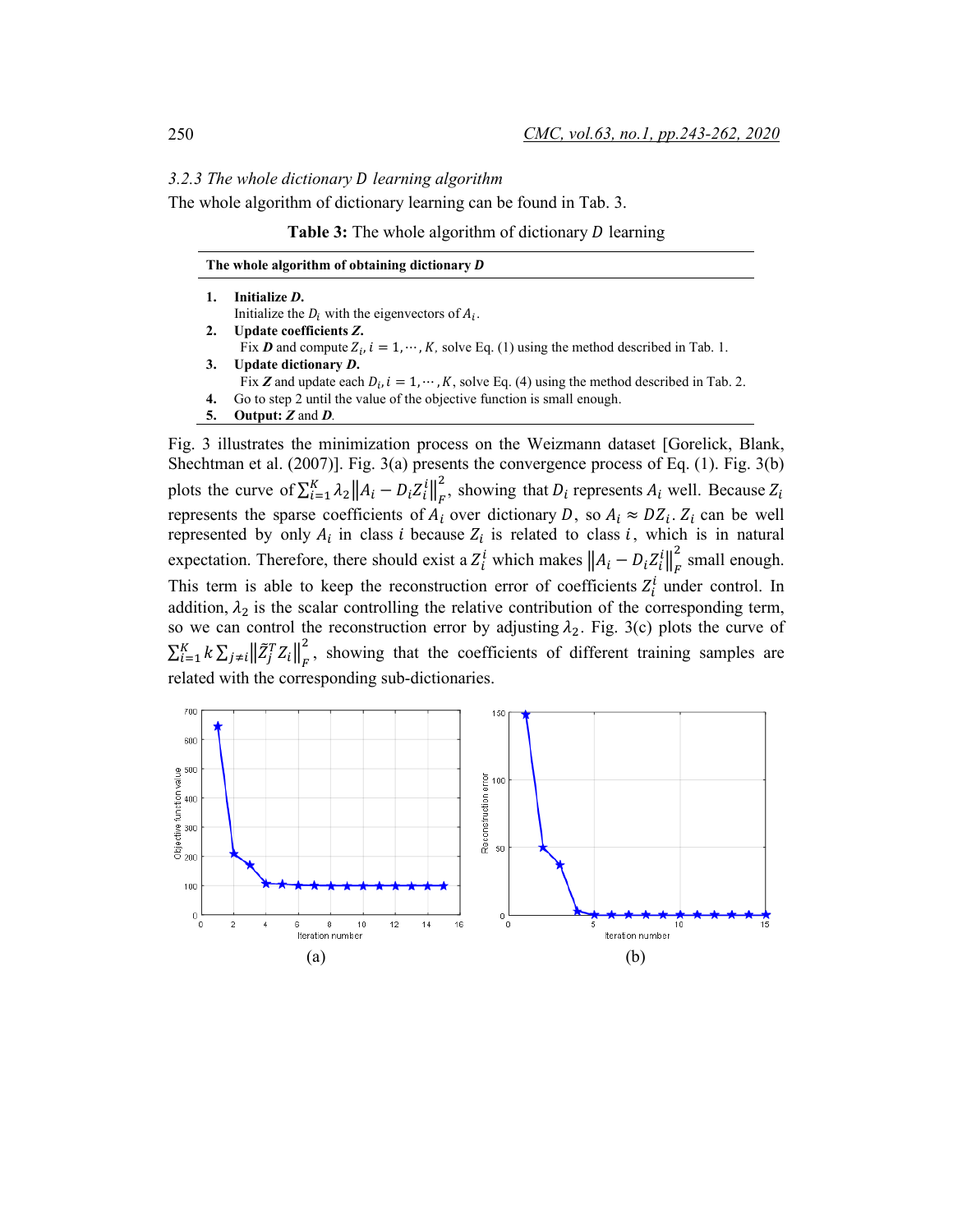

**Figure 3:** The minimization process on the Weizmann dataset. (a) The iteration process of the proposed sparse model; (b) The curve of  $\sum_{i=1}^{K} \lambda_2 ||A_i - D_i Z_i^i||_F^2$  vs. the iteration number; (c) The curve of  $\sum_{i=1}^{K} k \sum_{j \neq i} ||\tilde{Z}_j^T Z_i||_F^2$  $_{i=1}^{K} k \sum_{j \neq i} \left\| \tilde{Z}_{j}^{\mathrm{T}} Z_{i} \right\|_{F}^{2}$  *vs.* the iteration number

# *3.3 The classification scheme*

When training, the dictionary  $D$  can be used to denote the query sample  $y$  and complete the classification task. On the basis of different ways to learn the dictionary  $D$ , we can use different information to carry out the classification task.

From the sparse classification model, we can learn the dictionary  $D$  from the training dataset  $\vec{A}$ . Thus, we propose the following model:

$$
\hat{\alpha} = \operatorname{argmin}_{\alpha} \{ \|y - D\alpha\|_2^2 + \gamma \|\alpha\|_1 \} \tag{6}
$$

where  $\nu$  is a fixed value.

Denote  $\hat{\alpha} = [\hat{\alpha}^1, \dots, \hat{\alpha}^K]^T$ , where  $\hat{\alpha}^i$  is the coefficient sub-vector associated with subdictionary  $D_i$ . During the learning stage, we have enforced the class-specific dictionary learning algorithm. Therefore, if *y* belongs to class *i*, the term $||y - D_i \hat{\alpha}^i||_2^2$  may be small, while the term  $||y - D_j \hat{\alpha}^j||_2^2$ ,  $j \neq i$ , is a big value. Finally, taking the discriminative ability of two added terms into account, the following metric can be defined to classify:

$$
e_{i} = ||y - D_{i}\hat{\alpha}^{i}||_{2}^{2} + w \sum_{j \neq i} ||\tilde{Z}_{j}^{T} \hat{\alpha}||_{F}^{2}/n_{j}
$$
\n(7)

where w is a preset value. The classification can be completed by setting identity(y) = argmin<sub>i</sub> ${e_i}$ .

#### **4 Experimental results and discussions**

In order to evaluate the performance of our sparse model, and to distinguish the effectiveness of our sparse model in terms of recognition accuracy, we conduct a detailed experimental research on benchmark datasets. The benchmark datasets used in our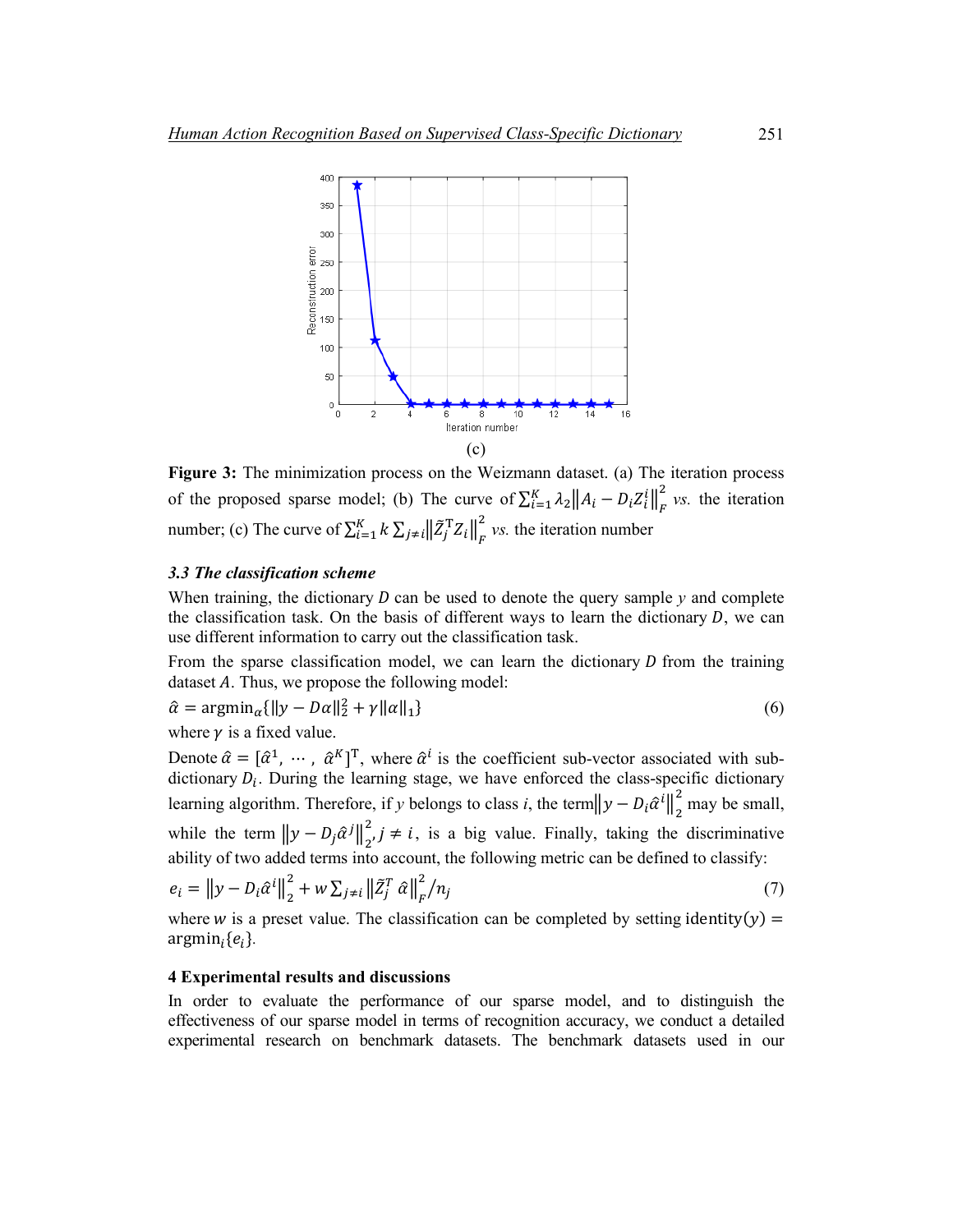experiments are Weizmann dataset [Gorelick, Blank M, Shechtman et al. (2007)], KTH dataset [Kim and Cipolla (2009)], and Cambridge-Gesture dataset [Dalal and Triggs (2005)]. We illustrate some human action examples of the three benchmark datasets in Fig. 4.

# *4.1 Parameter settings*

In the all datasets, bounding boxes can be obtained from the method in Caetano et al. [Caetano, Santos and Schwartz (2016)], and trackers comes from the method in Fanello et al. [Fanello, Gori, Metta et al. (2013)], and the size of bounding boxes is set as *M*×*N* (*M*=80, *N*=64). Then, we adjust all sequences to 32 frames for all datasets that is similar to the scheme in Ali et al. [Ali and Shah (2010)]. To evaluate the classification accuracy, we employ the 5-fold cross-validation test on each dataset. The results are averaged under 10 independent trials.

Our model includes two stages. The former stage is dictionary learning, the latter is classification. In the former stage, we set  $\lambda_1 = 0.005$ ,  $\lambda_2 = 1$ ,  $k = 0.01$ ; while in the latter stage, we set  $\gamma = 0.01$ ,  $w = 0.05$ .



**Figure 4:** Examples of three benchmark datasets: (a) The Weizmann dataset; (b) The KTH dataset; (c) The Cambridge-Gesture dataset

#### *4.2 Experiments on the Weizmann dataset*

Weizmann dataset consists of 93 video clips coming from nine different cases, and it has different forms of actions like one-hand-waving (Wave1), two-hands-waving (Wave2), galloping sideways (Side), walking (Walk), running (Run), bending (Bend), jumping (Jump), jumping jack (JumpJ), jumping in place (JumpP). The camera is fixed, and the background is simple and there is no occlusion of actions. Some action examples are given in Fig. 4(a).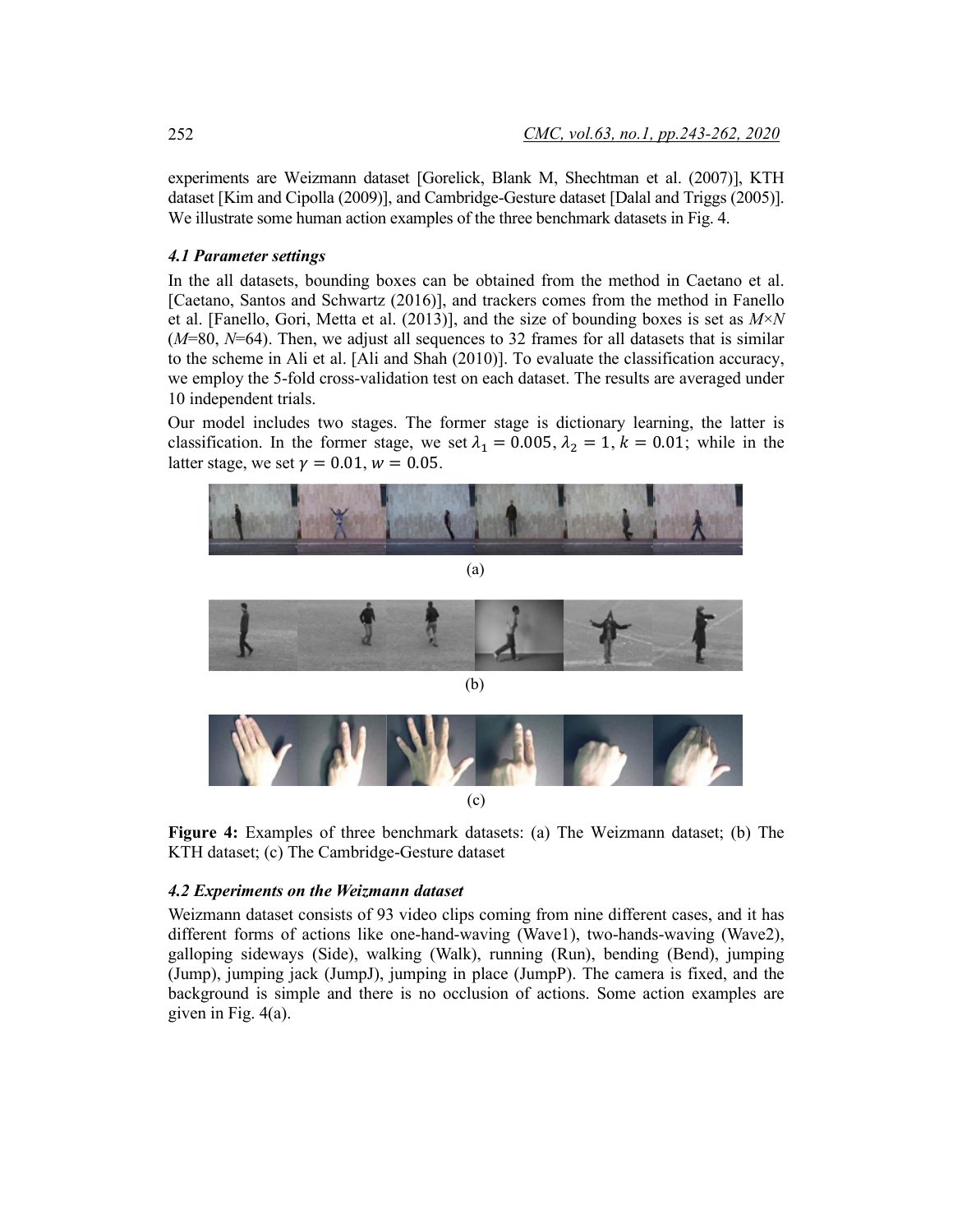Eight subjects are used for training, and the remaining subjects are used for testing. The average confusion matrix of nine different actions is presented in Fig. 5. Fig. 5 shows that our sparse model performs well. For instance, the recognition rate of some actions is absolutely 100%, such as "Bend" and "Wave2". While for other actions, for example "Side", "Run" and "Walk", they are relatively complex. Unfortunately, the recognition accuracy of "Side" falls to 89%. A possible reason is that this behavior relies heavily on contextual information.

The accuracy of three different action recognition descriptors, i.e., HOG (histogram of gradients) and HOF (histogram of optical flow), HWOM (histograms of weber orientation magnitude) and HOF, Deep CNN descriptors are presented in Tab. 4. To make the comparison fair, all the used features are integrated with the sparse model that we proposed for the following action classification. We can see from Tab. 4 that each of the action features offers discriminative ability for action classification. The HWOM and HOF descriptor outperforms the traditional HOG and HOF descriptor, the reason is that the form descriptor of HWOM and HOF descriptor is constructed on the basis of the original WLD map. The Deep CNN descriptor achieves the best accuracy (marked with bold font). Therefore, the sparse model that we proposed is more effective for action classification than others.

| Bend  | 100.00      | 0.00  | 0.00  | 0.00  | 0.00  | 0.00  | 0.00  | 0.00  | 0.00   |
|-------|-------------|-------|-------|-------|-------|-------|-------|-------|--------|
| JumpJ | 0.00        | 98.70 | 0.00  | 0.30  | 0.00  | 1.00  | 0.00  | 0.00  | 0.00   |
| Jump  | 0.00        | 0.00  | 97.40 | 1.10  | 1.30  | 0.00  | 1.40  | 0.00  | 0.00   |
| JumpP | 0.00        | 1.30  | 0.00  | 97.90 | 0.00  | 0.00  | 0.00  | 0.00  | 0.80   |
| Side  | 0.00        | 0.00  | 5.40  | 0.00  | 89.00 | 3.20  | 2.40  | 0.00  | 0.00   |
| Run   | 0.00        | 0.00  | 0.00  | 0.00  | 4.90  | 93.60 | 1.50  | 0.00  | 0.00   |
| Walk  | 0.00        | 0.00  | 0.00  | 0.00  | 3.80  | 1.60  | 94.60 | 0.00  | 0.00   |
| Wave1 | 0.00        | 0.00  | 0.00  | 0.00  | 0.80  | 0.00  | 0.00  | 98.90 | 0.30   |
| Wave2 | 0.00        | 0.00  | 0.00  | 0.00  | 0.00  | 0.00  | 0.00  | 0.00  | 100.00 |
|       | <b>Rend</b> | Jumps | Jump  | Jumpp | Sige  | Run   | Walt  | Wales | Wave2  |

**Figure 5:** Average confusion matrix of different actions on the Weizmann dataset

| <b>Descriptors</b> | Accuracy $(\% )$ |
|--------------------|------------------|
| HOG and HOF        | 90 2             |
| HWOM and HOF       | 920              |
| Deep CNN           | 96.7             |

To further evaluate the performance of our model, we compare the accuracy of different classifiers on the Weizmann dataset, and the results are plotted in Fig. 6. It can be seen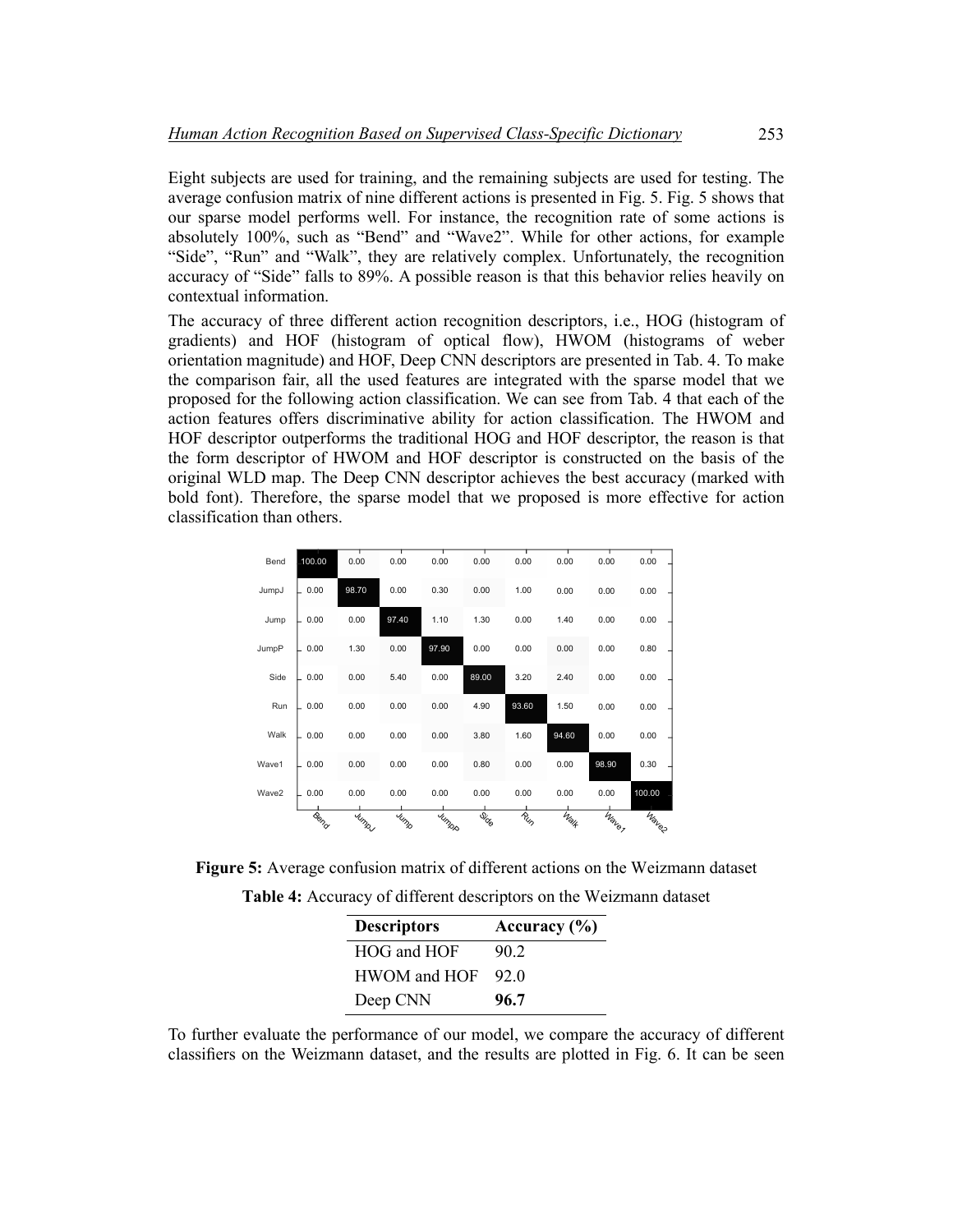from Fig. 6 that our model has stronger discriminative ability than the traditional SVM and SRC. When neither the representation-constrained term nor the coefficients incoherence term is removed, the recognition rate will decrease slightly (Note that WDR and WDCI stands for the sparse model without the dictionary representation-constrained term and the dictionary coefficients incoherence term, respectively). Tab. 5 lists the results of recognition accuracy using different methods on the Weizmann dataset, which further validates the effectiveness of our method.



**Figure 6:** Accuracy of different classifiers on the Weizmann dataset

| <b>Methods</b>                           | Accuracy $(\% )$ |
|------------------------------------------|------------------|
| Our method                               | 96.7             |
| Ali and Shah $(2010)$                    | 95.8             |
| Junejo, Dexter, Laptev et al. (2010)     | 95.3             |
| Yang, Zhang, Feng et al. (2011)          | 96.4             |
| Wang, Yuan, Hu et al. (2012)             | 96.7             |
| Castrodad and Sapiro (2012)              | 95.2             |
| Jiang, Lin and Davis (2013)              | 95.4             |
| Fanello, Gori, Metta et al. (2013)       | 96.7             |
| Lu and Kudo $(2014)$                     | 95.6             |
| Zhang, Xu, Shi et al. (2015)             | 95.6             |
| Caetano, Santos and Schwartz (2016)      | 96.3             |
| Cherian, Fernando, Harandi et al. (2017) | 97.5             |
| Yang, Chang, Luo et al. (2017)           | 96.2             |

**Table 5:** Comparison of accuracy using different methods on the Weizmann dataset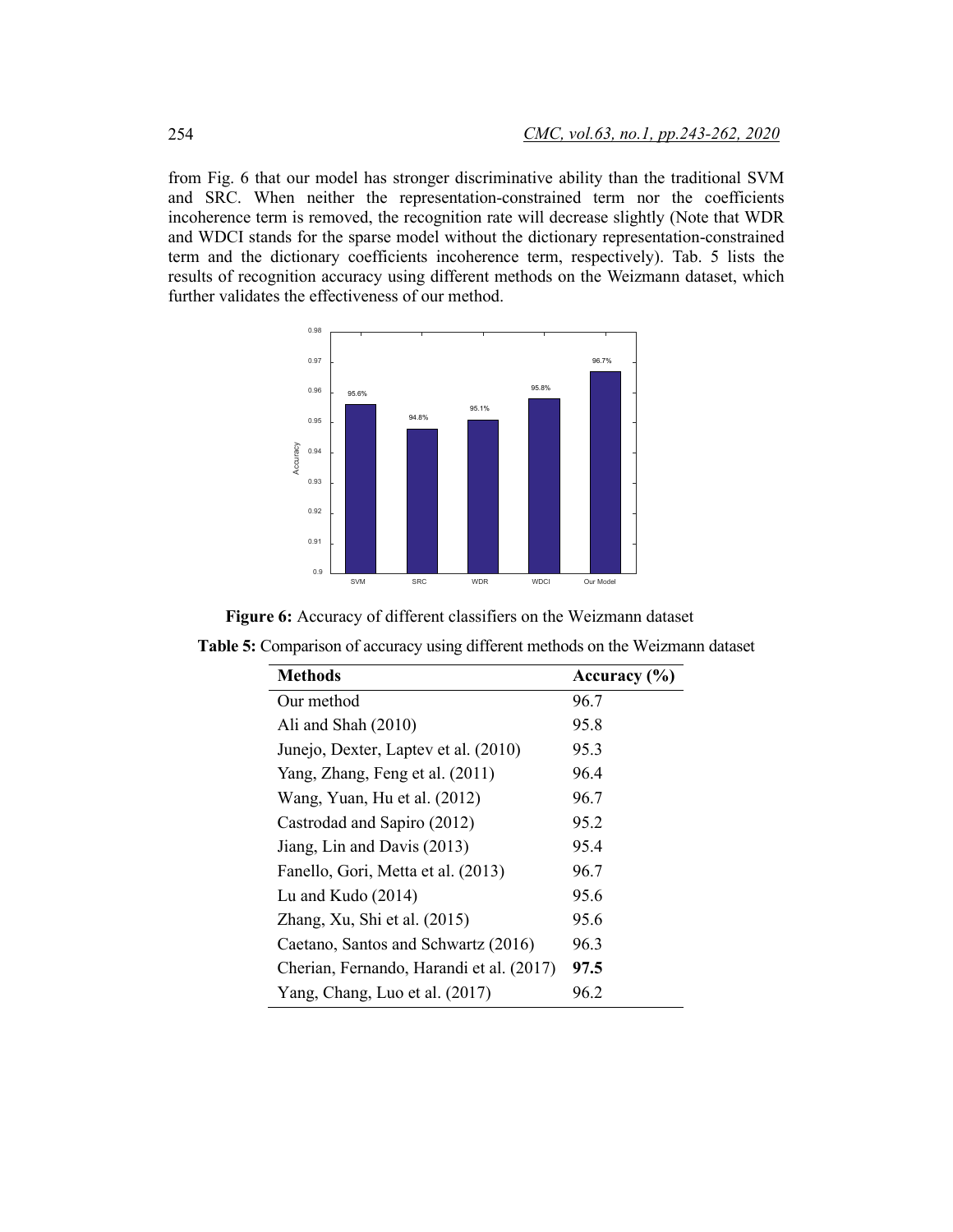# *4.3 Expeiments on the KTH dataset*

The videos background of the KTH dataset is relatively complex compared with the Weizmann dataset. There are six different kinds of actions including hand waving (HWav), hand clapping (HClap), boxing (Box), walking (Walk), jogging (Jog), and running (Run). This database includes indoor and outdoor cases. Totally it has 599 video clips, which is enough for training. Some action examples are given in Fig. 4(b).

Fig. 7 presents the average confusion matrix of six different actions. We can see from Fig. 7 that four actions can be detected by our model. Unfortunately, it is difficult to discriminate the "Jog" and "Run" actions. The reason is that "Jog" and "Run" are quite similar. Similarly, our model cannot discriminate the "HWave" and "HClap" actions, which also seems the same.



**Figure 7:** Average confusion matrix of different actions on the KTH dataset

Tab. 6 lists the accuracy of HOG and HOF, HWOM and HOF, and Deep CNN descriptor. The best accuracy is marked with bold font. Obviously, the Deep CNN descriptor can provide much better feature representation than others. The reason is that the motion context is merged into the Deep CNN descriptor. Fig. 8 presents the accuracy of different classifiers on the KTH dataset. It is clear that our method obtains higher recognition rate than the traditional SVM and SRC on the KTH dataset. Similarly, when neither the representation-constrained term nor the dictionary incoherence term is removed, the recognition rate of WDR or WDCI will be slightly lower than our method. The results of recognition accuracy using different methods on the KTH dataset is presented in Tab. 7. It can be seen from Tab. 7 that our model can obtain competitive results with other state-ofthe-art algorithms.

**Table 6:** Accuracy of different descriptors on the KTH dataset

| <b>Descriptors</b> | Accuracy $(\% )$ |
|--------------------|------------------|
| HOG and HOF        | 884              |
| HWOM and HOF       | 892              |
| Deep CNN           | 94.2             |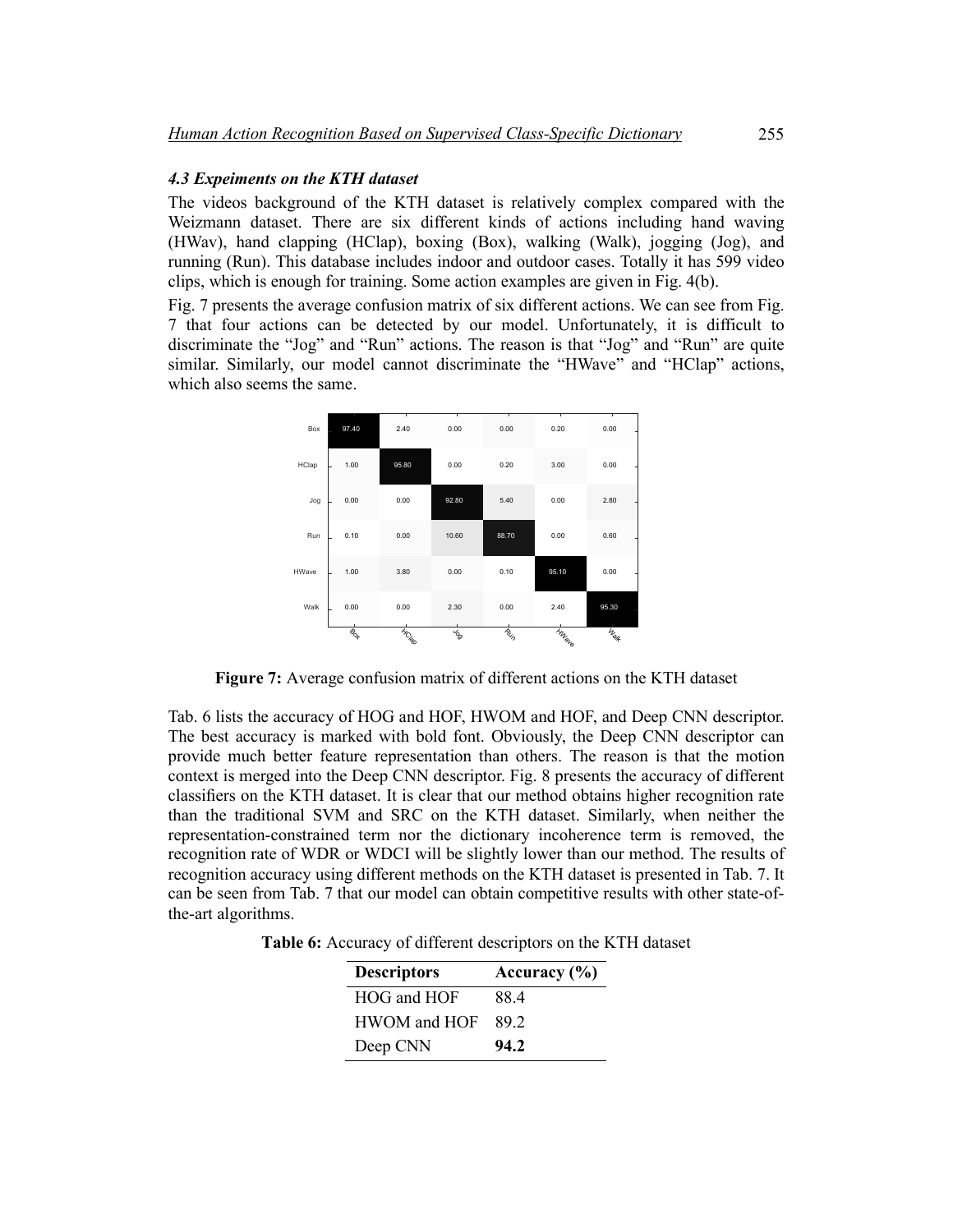

**Figure 8:** Accuracy of different classifiers on the KTH dataset

| <b>Table 7:</b> Comparison of accuracy using different methods on the KTH dataset |  |
|-----------------------------------------------------------------------------------|--|
|-----------------------------------------------------------------------------------|--|

| <b>Methods</b>                             | Accuracy $(\% )$ |
|--------------------------------------------|------------------|
| Our method                                 | 94.20            |
| [Ali and Shah $(2010)$ ]                   | 94.22            |
| [Junejo, Dexter, Laptev et al. (2010)]     | 93.60            |
| [Yang, Zhang, Feng et al. (2011)]          | 94.00            |
| [Wang, Yuan, Hu et al. $(2012)$ ]          | 94.17            |
| [Castrodad and Sapiro (2012)]              | 92.80            |
| [Jiang, Lin and Davis $(2013)$ ]           | 93.10            |
| [Fanello, Gori, Metta et al. (2013)]       | 93.17            |
| [Wang, Sun, Liu et al. $(2013)$ ]          | 92.36            |
| [Lu and Kudo $(2014)$ ]                    | 93.30            |
| [Zhang, Xu, Shi et al. $(2015)$ ]          | 93.23            |
| [Caetano, Santos and Schwartz (2016)]      | 93.80            |
| [Cherian, Fernando, Harandi et al. (2017)] | 93.90            |
| [Yang, Chang, Luo et al. $(2017)$ ]        | 93.50            |

# *4.4 Expeiments on the Cambridge-Gesture dataset*

To further distinguish the effectiveness of our model, we conduct experiments on the Cambridge-Gesture dataset. The Cambridge-Gesture dataset consists of 900 image videos of nine different hand gestures including V-shape-leftward (VLeft), V-shape-rightward (VRight), V-shape-contract (VCont), flat-leftward (FLeft), flat-rightward (FRight), flatcontract (FCont), spread-leftward (SLeft), spread-rightward (SRight), and spread-contract (SCont). Some action examples are given in Fig. 4(c).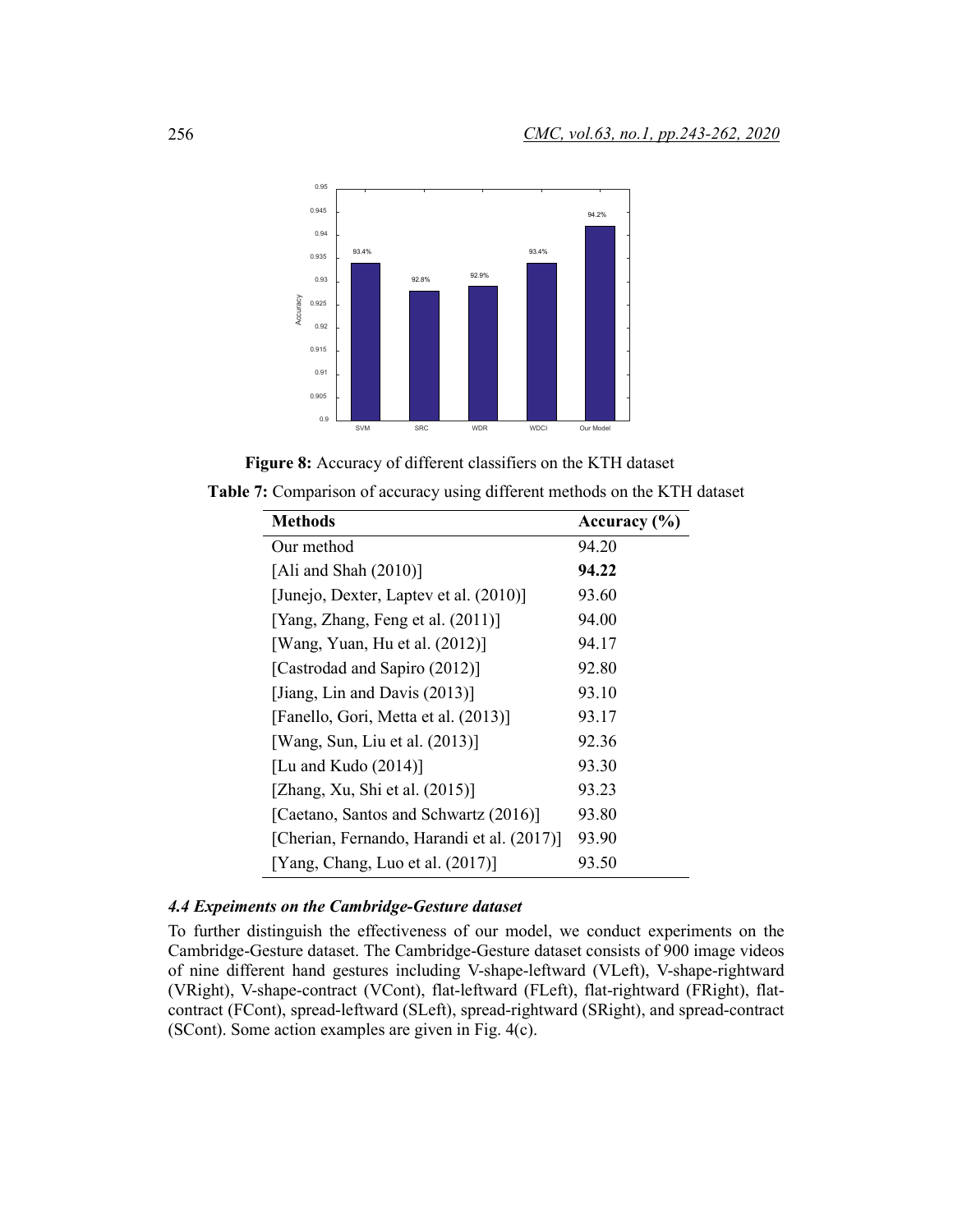The videos under single plain illumination are used for training, and the videos under other illuminations are used for testing. The average confusion matrix on the Cambridge-Gesture dataset is presented in Fig. 9. It can be seen from Fig. 9 that different actions have different performances. Fig. 9 implies that the "FLeft", "FCont", and "VLeft" actions are more easily discriminated than other actions.

The accuracy of three different descriptors is shown in Tab. 8. Compared with the traditional HOG and HOF descriptor, both HOWM and HOG and deep CNN descriptors can offer much more discriminative ability. We can find from Tab. 8 that the accuracy of our selected features raises up to 82.11%. This is because the deep network information is fused with our model. Therefore, the Deep CNN descriptor will provide richer representation, which can greatly increase the classification rate. Similarly, our method performs better than SVM and SRC, as shown in Fig. 10. However, different from the performance on the Weizmann and KTH datasets, the accuracy using SRC is approximate to that based on SVM. Moreover, the accuracy using WDR is only slightly higher than that of SVM. When the dictionary incoherence term is removed, the accuracy using WDCI remains the same as that of our model. This means that on the Cambridge-Gesture dataset, WDCI has the same classification ability as our model. The overall average accuracy is 82.11%, which is comparable to several state-of-the-art methods, as shown in Tab. 9.

| FLeft  | 91.00 | 0.00   | 0.00  | 7.00        | 0.00   | 0.00  | 2.00     | 0.00   | 0.00  |
|--------|-------|--------|-------|-------------|--------|-------|----------|--------|-------|
| FRight | 0.00  | 84.00  | 1.00  | 8.00        | 0.00   | 1.00  | 0.00     | 6.00   | 0.00  |
| FCont  | 1.00  | 0.00   | 89.00 | 0.00        | 0.00   | 7.00  | 0.00     | 0.00   | 3.00  |
| SLeft  | 3.00  | 0.00   | 0.00  | 81.00       | 0.00   | 0.00  | 16.00    | 0.00   | 0.00  |
| SRight | 0.00  | 3.00   | 0.00  | 0.00        | 83.00  | 0.00  | 0.00     | 14.00  | 0.00  |
| SCont  | 0.00  | 0.00   | 6.00  | 0.00        | 0.00   | 69.00 | 0.00     | 0.00   | 25.00 |
| VLeft  | 0.00  | 0.00   | 0.00  | 7.00        | 0.00   | 0.00  | 93.00    | 0.00   | 0.00  |
| VRight | 0.00  | 7.00   | 0.00  | 0.00        | 14.00  | 0.00  | 0.00     | 79.00  | 0.00  |
| VCont  | 2.00  | 0.00   | 11.00 | 1.00        | 0.00   | 13.00 | 3.00     | 0.00   | 70.00 |
|        | TL BA | FRight | FCONT | <b>DLON</b> | SRIGHT | 5com  | In Press | LRight | LCom  |

**Figure 9:** Average confusion matrix of different actions on the Cambridge-Gesture dataset **Table 8:** Accuracy of different descriptors on the Cambridge-Gesture dataset

| <b>Descriptors</b> | Accuracy $(\% )$ |
|--------------------|------------------|
| HOG and HOF        | 76 12            |
| HOWM and HOG       | 79.18            |
| Deep CNN           | 82.11            |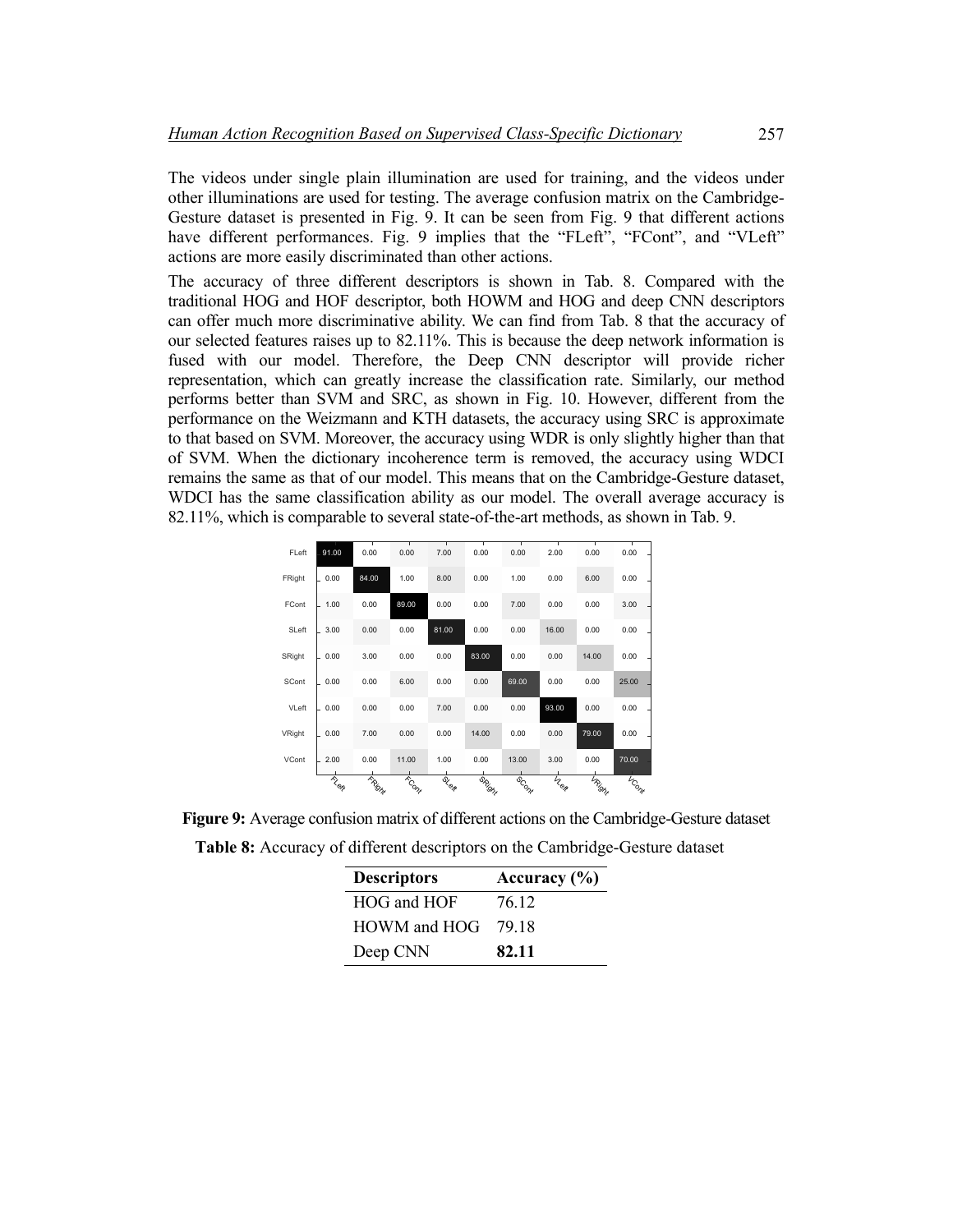



| <b>Table 9:</b> Comparison of accuracy using different methods on the Cambridge-Gesture dataset |  |  |  |  |
|-------------------------------------------------------------------------------------------------|--|--|--|--|
|                                                                                                 |  |  |  |  |

| <b>Methods</b>                      | Accuracy (%) |
|-------------------------------------|--------------|
| Our method                          | 82.11        |
| [Kim and Cipolla (2009)]            | 82.00        |
| [Yang, Zhang, Feng et al. (2011)]   | 82.19        |
| [Castrodad and Sapiro (2012)]       | 80.56        |
| [Jiang, Lin and Davis $(2013)$ ]    | 81.06        |
| [Zhang, Xu, Shi et al. $(2015)$ ]   | 82.00        |
| [Yang, Chang, Luo et al. $(2017)$ ] | 81.57        |
| [Lu, Wang and Zhou $(2017)$ ]       | 65.00        |
| [Tu, Yue, Zhou et al. $(2017)$ ]    | 66.00        |
| [Hou, Li, Wang et al. $(2018)$ ]    | 82.14        |

# **5 Conclusion**

In this paper, we present a novel sparse representation model for recognizing human actions under complex environments. Following the popular feature extraction approach, the deep CNN approach is firstly applied to action recognition area. Then, we design a modified sparse model to learn a dictionary used for classification. The two terms introduced in our sparse model, i.e., the representation-constrained term and the coefficient incoherence term, can ensure that the learned dictionary has stronger discriminative ability than other state-of-the-art models. Finally, a corresponding classification scheme is presented on the basis of the proposed sparse model. Experiment results on three benchmark datasets verified that our framework works well, and the proposed sparse model can make classification more effective.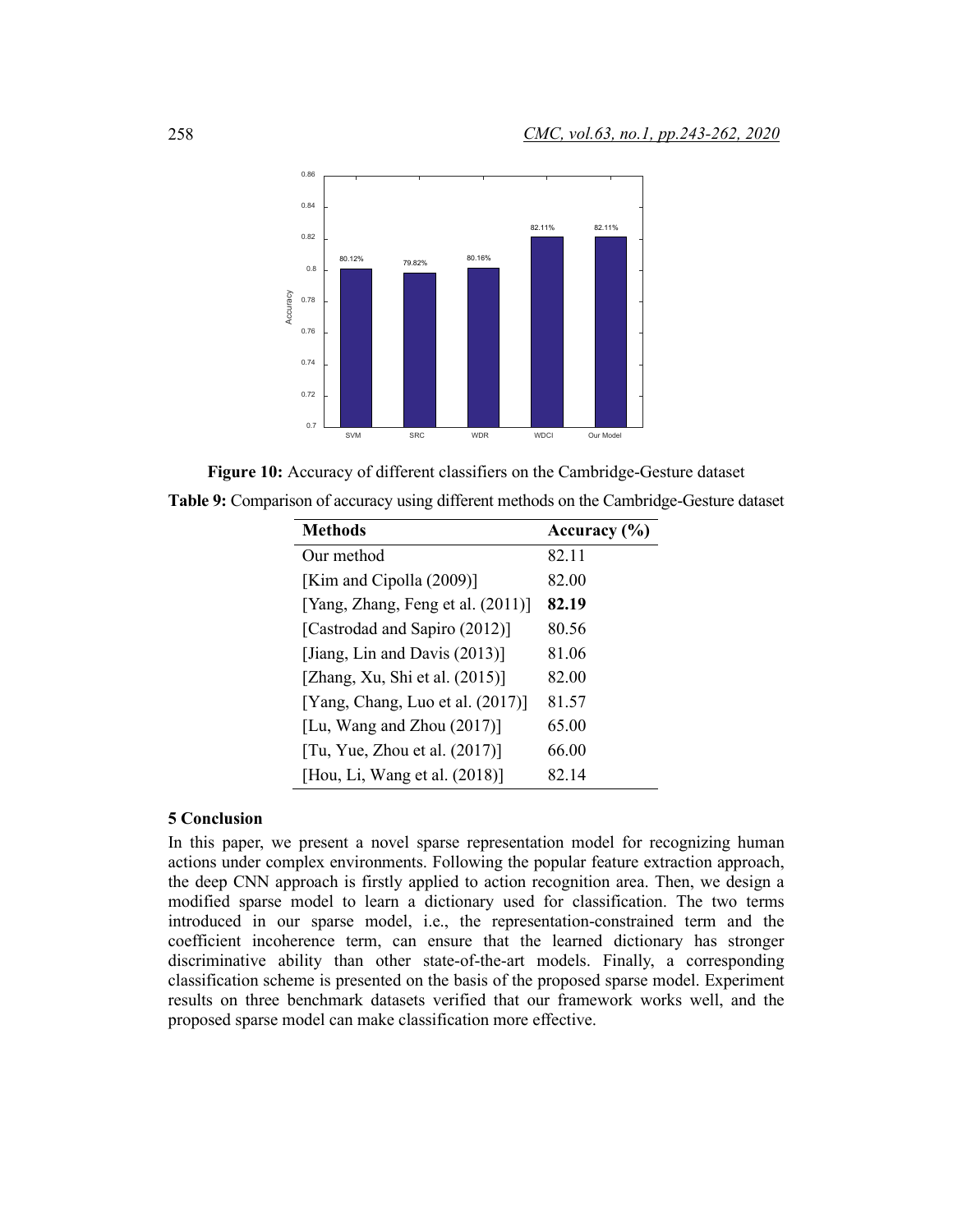**Acknowledgement:** This research was funded by the National Natural Science Foundation of China (21878124, 31771680 and 61773182).

**Conflicts of Interest:** The authors declare that they have no conflicts of interest to report regarding the present study.

### **References**

**Ali, S.; Shah, M.** (2010): Human action recognition in videos using kinematic features and multiple instance learning. *IEEE Transactions on Pattern Analysis and Machine Intelligence*, vol. 32, no. 2, pp. 288-303.

**Beck, A.; Teboulle, M.** (2009): A fast iterative shrinkage-thresholding algorithm for linear inverse problems. *SIAM Journal on Imaging Science*, vol. 2, no. 1, pp. 183-202.

**Bian, W.; Tao, D.; Rui, Y.** (2012): Cross-domain human action recognition. *IEEE Transactions on Systems, Man and Cybernetics, Part B* (*Cybernetics*), vol. 42, no. 2, pp. 298-307.

**Caetano, C.; Santos, J. A. D.; Schwartz, W. R.** (2016): Optical flow co-occurrence matrices: a novel spatiotemporal feature descriptor. *23rd International Conference on Pattern Recognition*, pp. 1947-1952.

**Castrodad, A.; Sapiro, G.** (2012): Sparse modeling of human actions from motion imagery. *International Journal of Computer Vision*, vol. 100, no. 1, pp. 1-15.

**Chen, J.; Shan, S.; He, C.; Zhao, G.; Pietikainen, M. et al.** (2010): WLD: a robust local image descriptor. *IEEE Transactions on Pattern Analysis and Machine Intelligence*, vol. 32, no. 9, pp. 1705-1720.

**Cherian, A.; Fernando, B.; Harandi, M.; Gould, S.** (2017): Generalized rank pooling for activity recognition. *IEEE Conference on Computer Vision and Pattern Recognition*, pp. 1581-1590.

**Comaniciu, D.; Ramesh, V.; Meer, P.** (2003): Kernel-based object tracking. *IEEE Transactions on Pattern Analysis and Machine Intelligence*, vol. 25, no. 5, pp. 564-575.

**Dalal, N.; Triggs, B.** (2005): Histograms of oriented gradients for human detection. *IEEE Computer Society Conference on Computer Vision and Pattern Recognition*, pp. 1-8.

**Fahad, S. K.; Joost, V. W.; Rao, M. A.; Andrew, D. B.; Michael, F. et al.** (2018): Scale coding bag of deep features for human attribute and action recognition. *Machine Vision & Applications*, vol. 29, no. 1, pp. 55-71.

**Fanello, S. R.; Gori, I.; Metta, G.; Odone, F.** (2013): Keep it simple and sparse: real-time action recognition. *Journal of Machine Learning Research*, vol. 14, no. 1, pp. 2617-2640.

**Gorelick, L.; Blank, M.; Shechtman, E.; Irani, M.; Basri, R.** (2007): Action as spacetime shapes. *IEEE Transactions on Pattern Analysis and Machine Intelligence*, vol. 29, no. 12, pp. 2247-2253.

**Hara, K.; Kataoka, H.; Satoh, Y.** (2017): Learning spatio-temporal features with 3D residual networks for action recognition. *IEEE International Conference on Computer Vision Workshops*, pp. 3154-3160.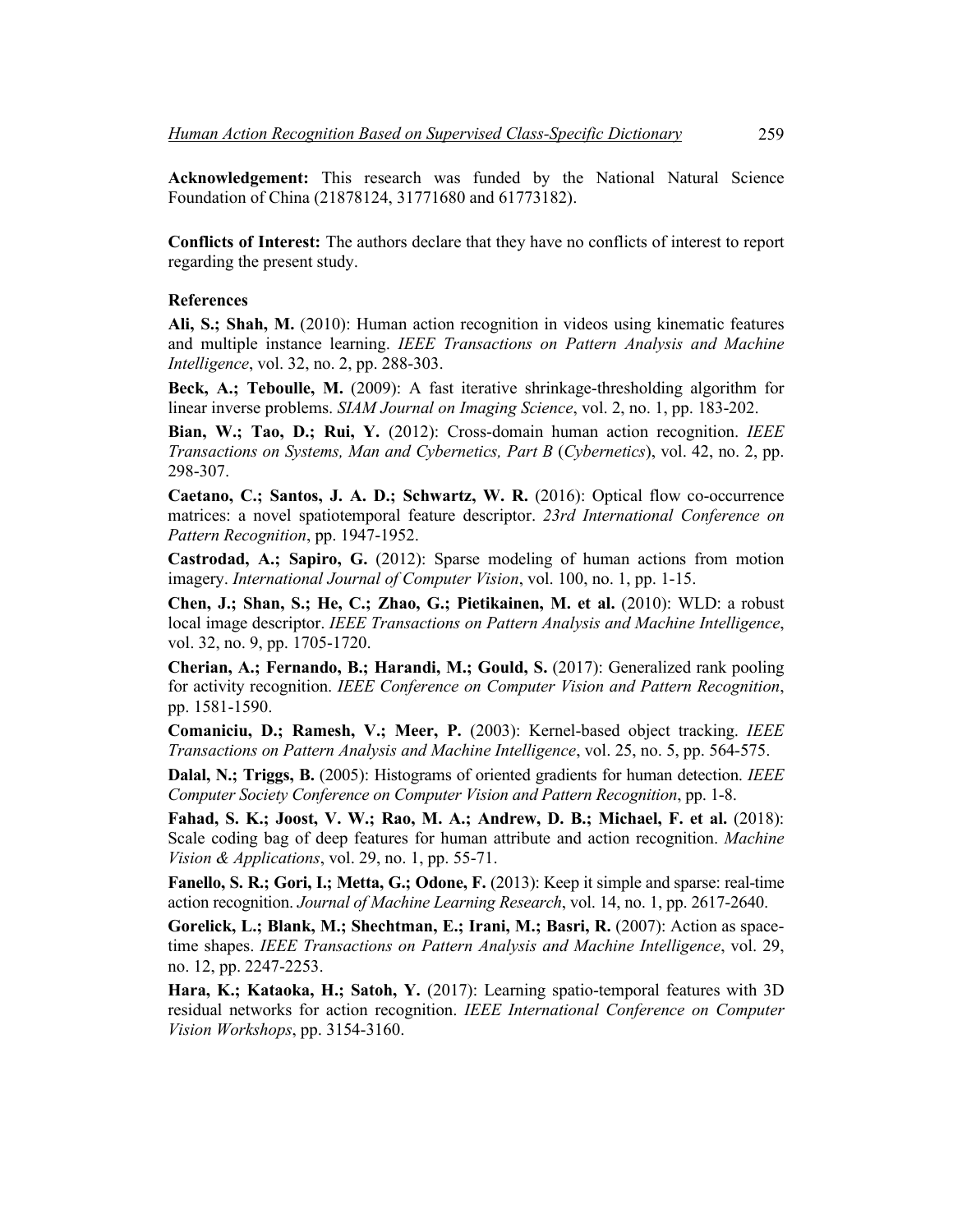**Hou, H.; Li, Z.; Wang, P.; Li, W.** (2018): Skeleton optical spectra based action recognition using convolutional neural networks. *IEEE Transactions on Circuits and Systems for Video Technology*, vol. 28, no. 3, pp. 807-811.

**Jiang, Z.; Lin, Z.; Davis, L. S.** (2013): Label consistent K-SVD: learning a discriminative dictionary for recognition. *IEEE Transactions on Pattern Analysis and Machine Intelligence*, vol. 35, no. 11, pp. 2651-2664.

**Junejo, I. N.; Dexter, E.; Laptev, I.; Pérez, P.** (2010): View-independent action recognition from temporal self-similarities. *IEEE Transactions on Pattern Analysis and Machine Intelligence*, vol. 33, no. 1, pp. 172-185.

**Kim, T. K.; Cipolla, R.** (2009): Canonical correlation analysis of video volume tensors for action categorization and detection. *IEEE Transactions on Pattern Analysis and Machine Intelligence*, vol. 31, no. 8, pp. 1415-1428.

**Kong, S.; Wang, D.** (2012): A dictionary learning approach for classification: separating the particularity and the commonality. *12th European Conference on Computer Vision*, pp. 186-199.

**Laptev, I.** (2005): On space-time interest points. *International Journal of Computer Vision*, vol. 64, no. 2-3, pp. 107-123.

**Li, S.; Gong, D.; Yuan, Y.** (2013): Face recognition using Weber local descriptors. *Neurocomputing*, vol. 122, pp. 272-283.

**Lu, G.; Kudo, M.** (2014): Learning action patterns in difference images for efficient action recognition. *Neurocomputing*, vol. 123, pp. 328-336.

**Lu, H.; Fang, G.; Shao, X.; Li, X.** (2012): Segmenting human from photo images based on a coarse-to-fine scheme. *IEEE Transactions on Systems, Man and Cybernetics, Part B*  (*Cybernetics*), vol. 42, no. 3, pp. 889-899.

**Lu, J.; Wang, G.; Zhou, J.** (2017): Simultaneous feature and dictionary learning for image set based face recognition. *IEEE Transactions on Image Processing*, vol. 26, no. 8, pp. 4042-4054.

**Mairal, J.; Bach, F.; Ponce, J.** (2012): Task-driven dictionary learning. *IEEE Transactions on Pattern Analysis and Machine Intelligence*, vol. 34, no. 4, pp. 791-804.

**Mairal, J.; Bach, F.; Ponce, J.; Sapiro, G.; Zissserman, A.** (2008): Discriminative learned dictionaries for local image analysis. *IEEE Conference on Computer Vision and Pattern Recognition*, pp. 1-8.

**Mairal, J.; Bach, F.; Ponce, J.; Sapiro, G.; Zisserman, A.** (2008): Supervised dictionary learning. *21th Annual Conference on Neural Information Processing Systems*, pp. 1-8.

**Minhas, R.; Mohanmmed, A. A.; Wu, Q. M.** (2012): Incremental learning in human action recognition based on snippets. *IEEE Transactions on Circuits and Systems for Video Technology*, vol. 22, no. 11, pp. 1529-1541.

**Oikonomopoulos, A.; Patras, I.; Pantic, M.** (2006): Spatiotemporal salient points for visual recognition of human actions. *IEEE Transactions on Systems, Man and Cybernetics, Part B* (*Cybernetics*), vol. 36, no. 3, pp. 710-719.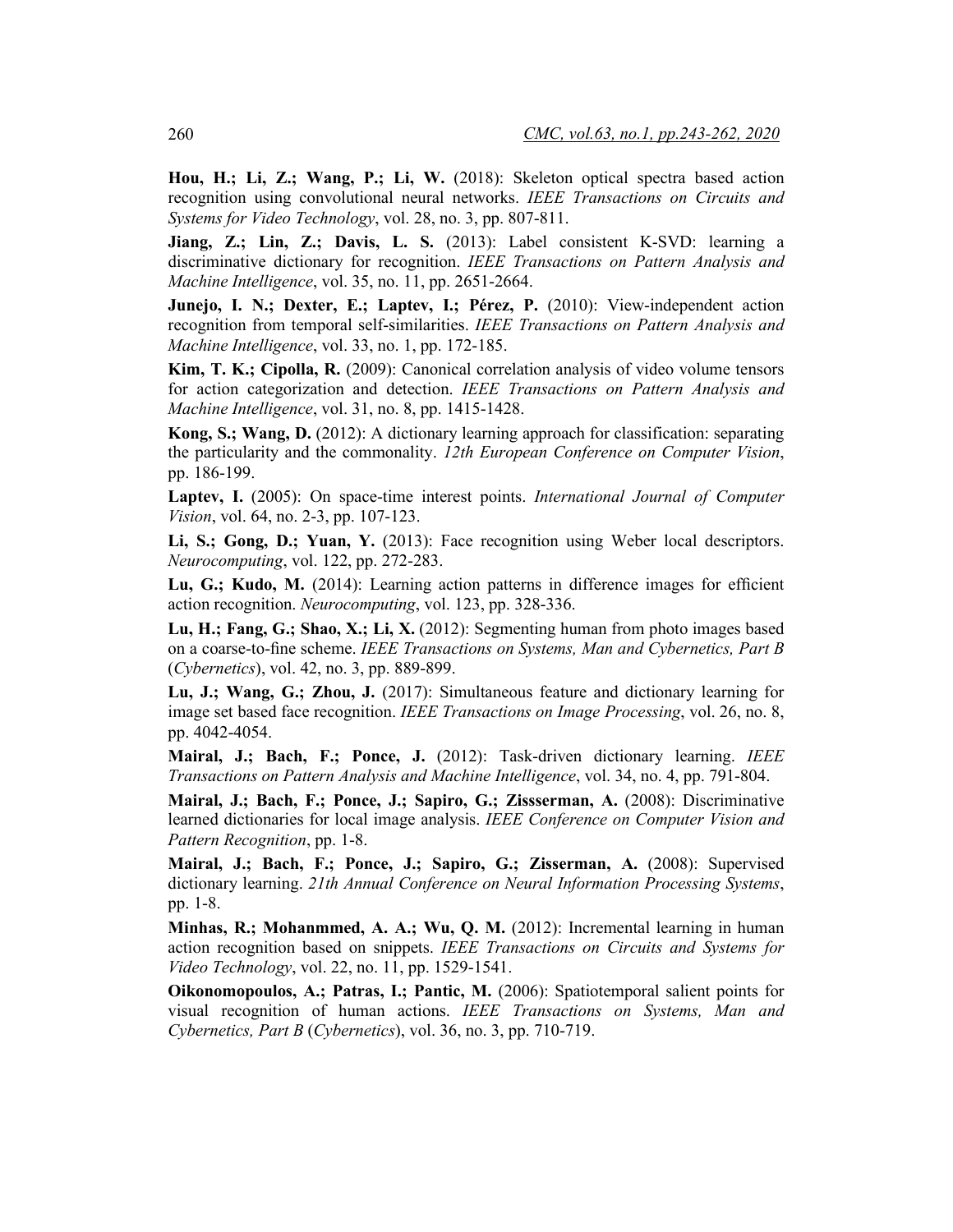**Ramirez, I.; Sprechmann, P.; Sapiro, G.** (2010): Classification and clustering via dictionary learning with structured incoherence and shared features. *IEEE Computer Society Conference on Computer Vision and Pattern Recognition*, pp. 3501-3508.

**Sapuppo, F.; Umana, E.; Frasca, M.; Rosa, M. L.; David, S. et al.** (2006): Complex spatio-temporal features in meg data. *Mathematical Biosciences & Engineering*, vol. 3, no. 4, pp. 1547-1063.

**Schindler, K.; Gool, L. V.** (2008): Action snippets: how many frames does human action recognition require? *IEEE Conference on Computer Vision and Pattern Recognition*, pp. 1-8.

**Shao, L.; Zhen, X.; Liu, Y.; Ji, L.** (2011): Human action representation using pyramid correlogram of oriented gradients on motion history images. *International Journal of Computer Mathematics*, vol. 88, no. 18, pp. 3882-3895.

**Shen, L.; Wang, S.; Sun, G.; Jiang, S.; Huang, Q.** (2013): Multi-level discriminative dictionary learning towards hierarchical visual categorization. *IEEE Conference on Computer Vision and Pattern Recognition*, pp. 383-390.

**Tu, H.; Yue, Y.; Zhou, X.; Luo, K.** (2017): Novel action recognition via improved PLSA and CBR. *Computer Science*, vol. 44, no. 6, pp. 283-289.

**Wang, B.; Li, W.; Yang, W.; Liao, Q.** (2011): Illumination normalization based on Weber's law with application to face recognition. *IEEE Signal Processing Letters*, vol. 18, no. 8, pp. 462-465.

**Wang, H.; Yuan, C.; Hu, W.; Sun, C.** (2012): Supervised class-specific dictionary learning for sparse modeling in action recognition. *Pattern Recognition*, vol. 45, no. 11, pp. 3902-3911.

**Wang, J.; Sun, X.; Liu, P.; She, M. F. H.; Kong, L.** (2013): Sparse representation of local spatial-temporal features with dimensionality reduction for motion recognition. *Neurocomputing*, vol. 115, pp. 150-160.

**Wen, Y.; Zhang, K.; Li, Z.; Qiao, Y.** (2016): A discriminative learning approach for deep face recognition. *14th European Conference on Computer Vision*, pp. 499-515.

**Wright, J.; Yang, A. Y.; Ganesh, A.; Sastry, S. S.; Ma, Y.** (2009): Robust face recognition via sparse representation. *IEEE Transactions on Pattern Analysis and Machine Intelligence*, vol. 31, no. 2, pp. 210-227.

**Wright, J.; Nowak, R. D.; Figueiredo, M. A. T.** (2009): Sparse reconstruction by separable approximation. *IEEE Transactions on Signal Processing*, vol. 57, no. 7, pp. 2479-2493.

**Yang, M.; Chang, H.; Luo, W.; Yang, J.** (2017): Fisher discrimination dictionary pair learning for image classification. *Neurocomputing*, vol. 269, pp. 13-20.

**Yang, M.; Zhang, L.; Feng, X.; Zhang, D.** (2014): Sparse representation based Fisher discrimination dictionary learning for image classification. *International Journal of Computer Vision*, vol. 109, no. 3, pp. 209-232.

**Yang, M.; Zhang, L.; Feng, X.; Zhang, D.** (2011): Fisher discrimination dictionary learning for sparse representation. *IEEE International Conference on Computer Vision*, pp. 543-550.